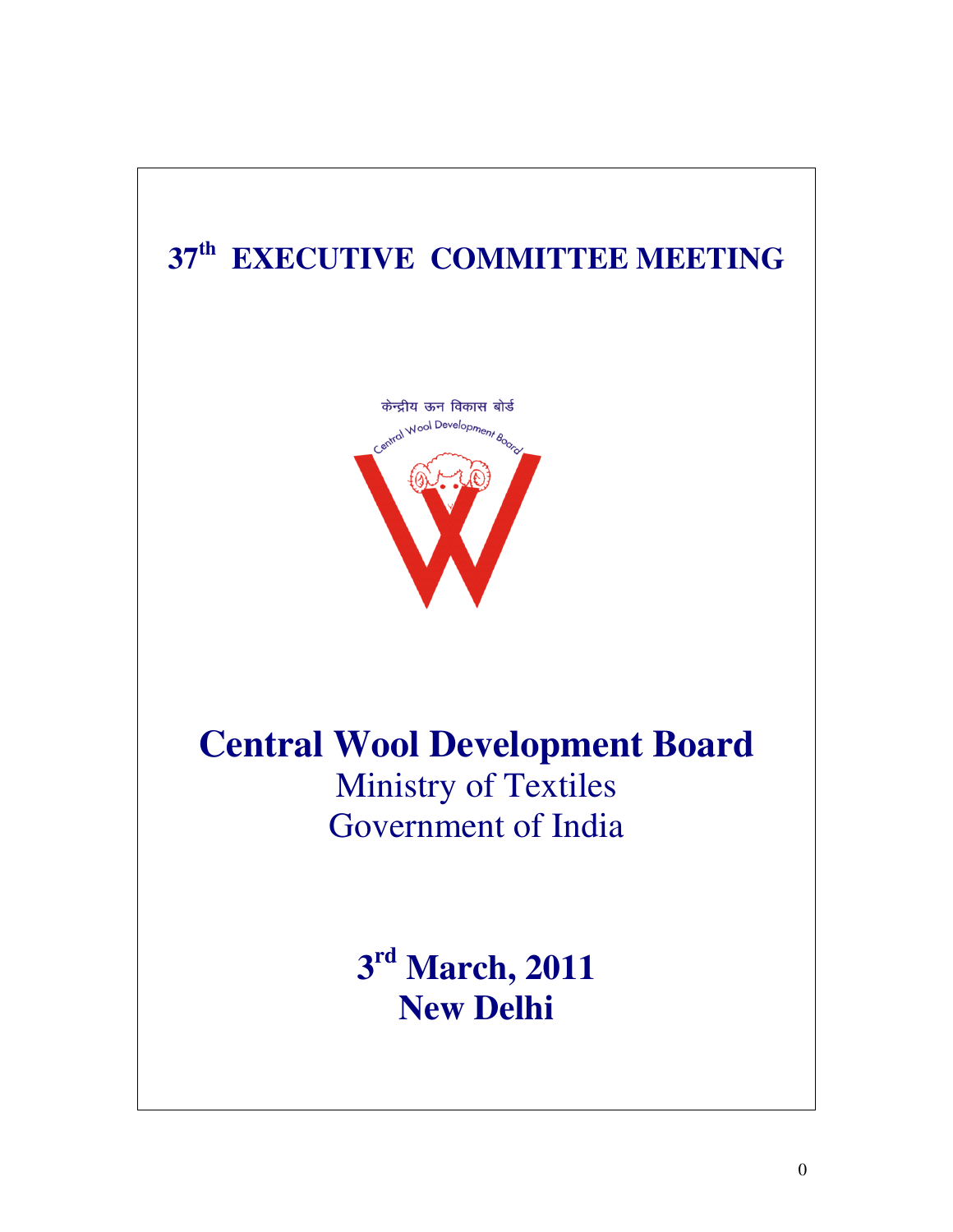## **AGENDA ITEMS FOR 37th EXECUTIVE COMMITTEE MEETING OF THE CENTRAL WOOL DEVELOPMENT BOARD WILL BE HELD ON 3-03-2011 AT 4.00 P.M. AT UDYOG BHAWAN, NEW DELHI.**

| S.<br>No.      | <b>Agenda</b> item                                                                                                                                                                  | Page<br>No.    |
|----------------|-------------------------------------------------------------------------------------------------------------------------------------------------------------------------------------|----------------|
| $\mathbf{1}$   | Confirmation of the minutes of the $36th$ meetings of the<br>Executive Committee held on 1 <sup>st</sup> December, 2010 at New Delhi.                                               | 2              |
| $\overline{2}$ | Action taken report on the decisions of the $36th$ meeting of the<br>Executive Committee of the Board.                                                                              | $\overline{2}$ |
| 3              | To apprise the progress made by the Board during current<br>financial year 2010-11 upto $31st$ January, 2011 under its various<br>schemes.                                          | 3              |
| $\overline{4}$ | Discussion and approval of Annual Plan 2011-12 of the CWDB.                                                                                                                         | $\overline{4}$ |
| 5              | Approval for release of grant of Rs. 1.00 Crore to LAHDC for<br>Pashmina procurement under the scheme of 'Revolving Fund for<br>Raw Wool Marketing'.                                | 5              |
| 6              | Discussion and approval of pending project proposals as<br>recommended by the $16th$ and $17th$ meeting of the Project<br>Committee held on 17-01-2011 and 1-03-2011, respectively. | 6              |
| $\tau$         | Discussion and approval for increase cost for machinery and<br>contractual service under R&D project in favour of CSWRI.                                                            | 8              |
|                | Any other item with the permission of the Chair.                                                                                                                                    |                |

## List of Annexure

| Annex./Agenda No. | Page No.  |
|-------------------|-----------|
|                   | $10 - 13$ |
|                   | $14 - 17$ |
|                   | $18 - 21$ |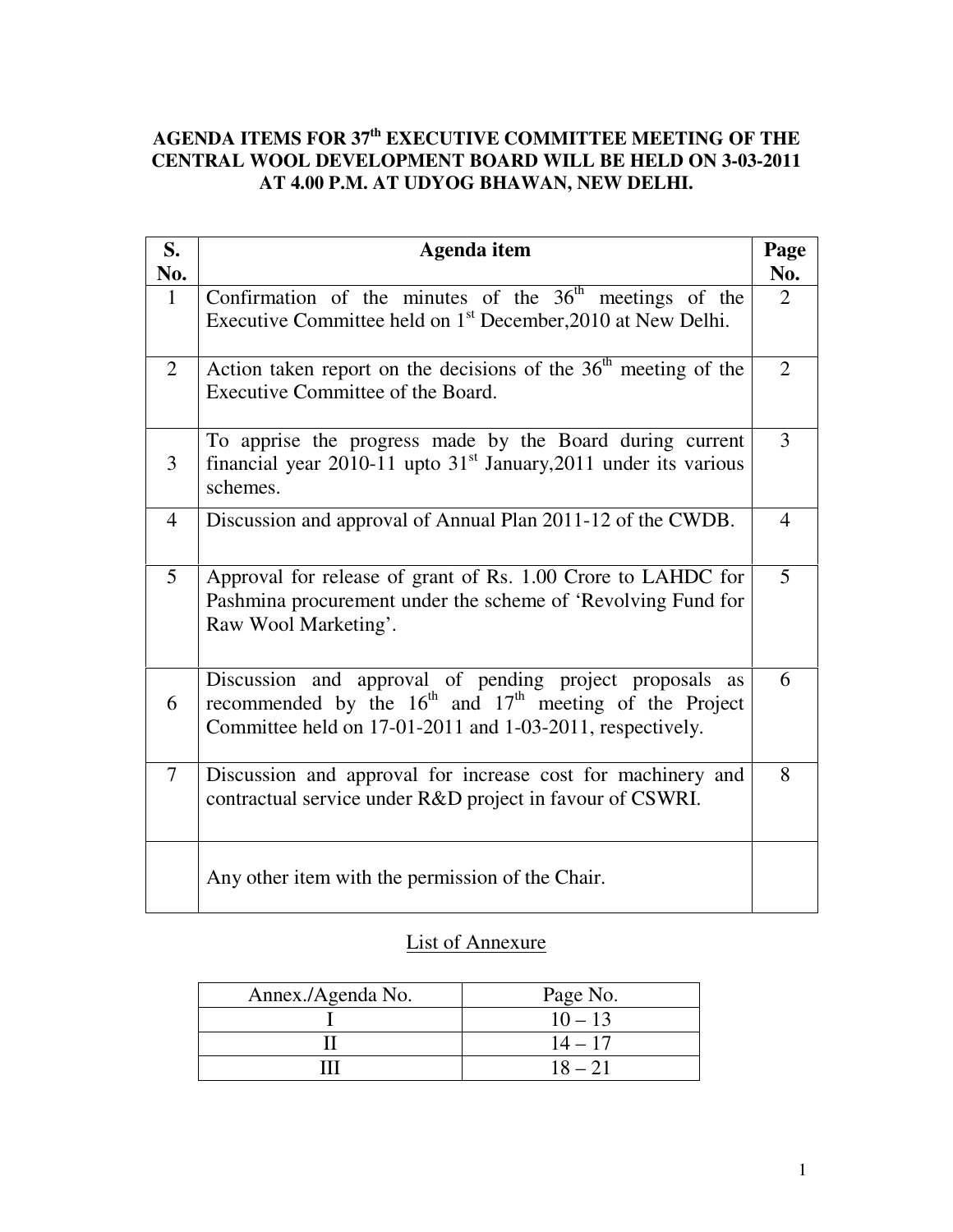# **AGENDA ITEM FOR 37th EXECUTIVE COMMITTEE MEETING OF CWDB TO BE HELD ON 3-03-2011 AT 4.00 P.M. AT NEW DELHI**

# **1. Confirmation of the minutes of the 36th meetings of the Executive Committee held on 1st December,2010 at New Delhi.**

The 36<sup>th</sup> Meeting of the Executive Committee of the CWDB was presided over by Shri S. S. Gupta, Vice Chairman, CWDB on 1<sup>st</sup> December, 2010 . Copy of minutes of the meeting is enclosed as **Annexure-I** (Page No. 10 to 13 ). Since no comment was received from any member, the minutes may be confirmed. for confirmation.

# **2. Action taken report on the decisions of the 36th meeting of the Executive Committee of the Board.**

| SN          | Decisions                               | Follow up action taken                     |  |  |
|-------------|-----------------------------------------|--------------------------------------------|--|--|
| ${\bf A}$   | Approval of three project proposals for | The Board has issued Sanction Orders in    |  |  |
|             | setting up Common Facility Centres      | favour of all three CFC projects at Kullu, |  |  |
|             | under Quality Processing of Wool        | Mandi and Rajkot.                          |  |  |
|             | scheme at Kullu, Mandi and Rajkot       |                                            |  |  |
|             | during 2010-11.                         |                                            |  |  |
| $\bf{B}$    | To provide Feed Supplement to 30,000    | The Board has issued Sanction Order to     |  |  |
|             | sheep of SWIS project from Bikaner      | distribute Feed Supplement in Bikaner      |  |  |
|             | project area.                           | Project area for 30,000 sheep.             |  |  |
| $\mathbf C$ | Change the location of Woollen Expo     | The Board granted permission to organize   |  |  |
|             | from Kanpur to Lucknow.                 | Woollen Expo at Lucknow. Similarly, the    |  |  |
|             |                                         | Board also accepted request of Rajasthan   |  |  |
|             |                                         | Patrika Pvt. Ltd. to organize the Expo at  |  |  |
|             |                                         | Jaipur which was earlier approved at Kota. |  |  |
| D           | Transfer the SWIS project in favour of  | The Board permitted the Director, Animal   |  |  |
|             | APSGDCF Ltd., Hyderabad.                | Husbandry Deptt., Govt. of Andhra          |  |  |
|             |                                         | Pradesh to transfer the SWIS project to    |  |  |
|             |                                         | APSGDCF, Hyderabad.                        |  |  |
| E           | To organize a workshop at Kargil on     | The Board sanctioned Rs. 3.00 lakh to      |  |  |
|             | Karakul production.                     | CEO, LAHDC, Kargil to organize the         |  |  |
|             |                                         | workshop during 2010-11.                   |  |  |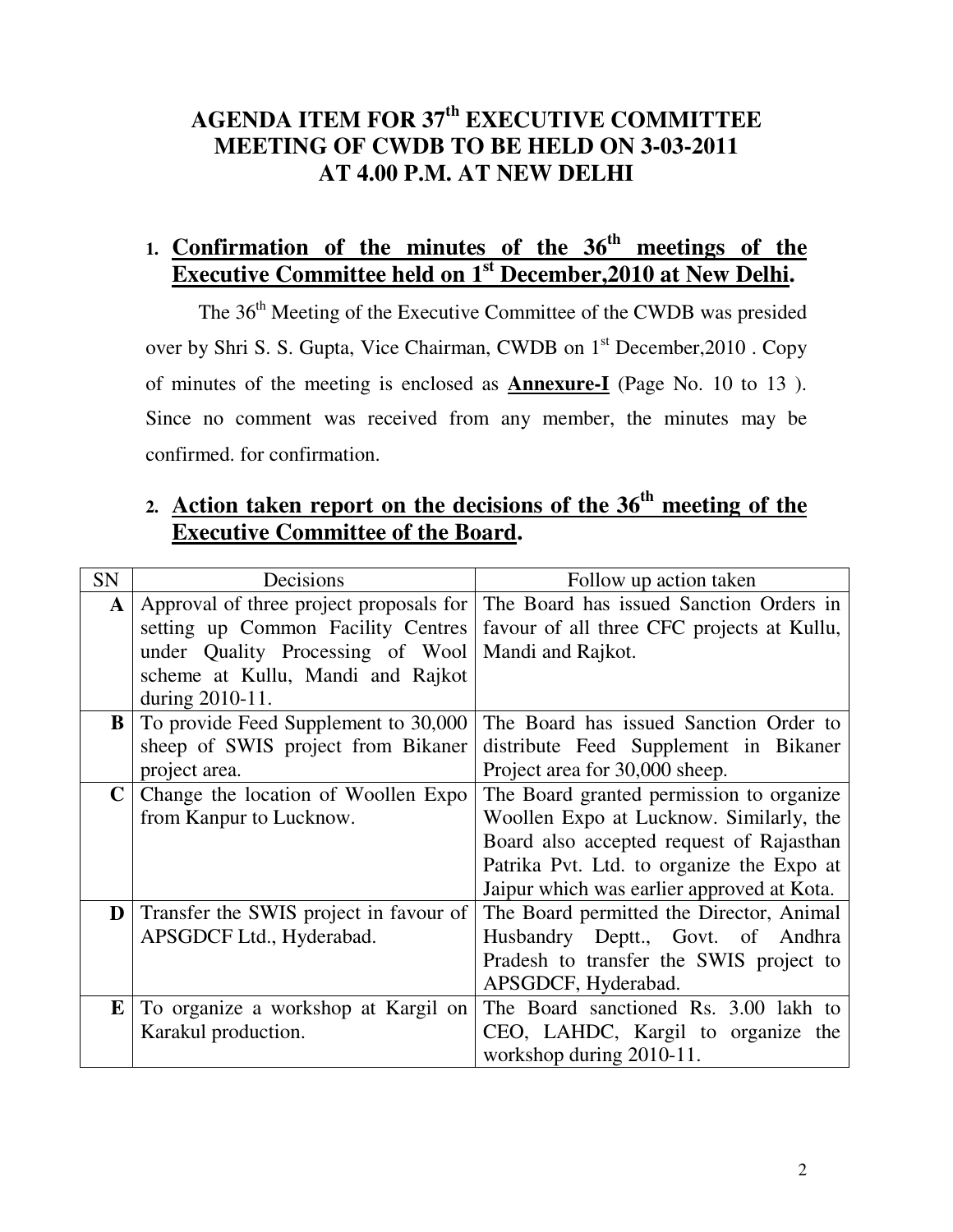## **3. To apprise the progress made by the Board during current financial year 2010-11 upto 31st January,2011 under its various schemes.**

|              | [Rs. In Crores]                                                                     |                                                    |                                   |                  |                                                                           |                  |
|--------------|-------------------------------------------------------------------------------------|----------------------------------------------------|-----------------------------------|------------------|---------------------------------------------------------------------------|------------------|
| S            | <b>Name of Scheme</b>                                                               | <b>Unit</b>                                        | <b>Targets</b>                    |                  | <b>Achievements</b><br>(sanctioned upto Jan., 2011)                       |                  |
| N            |                                                                                     |                                                    | Physical                          | <b>Financial</b> | Physical                                                                  | <b>Financial</b> |
|              | Integrated Wool Improvement & Development Programme (IWIDP)                         |                                                    |                                   |                  |                                                                           |                  |
| i.           | Sheep & Wool<br>Improvement Scheme<br>(SWIS)                                        | No. of sheep                                       | 28.50 lakh<br>sheep               |                  | 32 lakh sheep<br>(26.50 ongoing<br>projects $+5.50$<br>Lakh New<br>Sheep) |                  |
|              |                                                                                     | No. of Ram<br>rearing farms                        | 10                                | 9.41             | 10                                                                        | 8.73             |
|              |                                                                                     | M.F.C.                                             | 5                                 |                  | $\overline{c}$                                                            |                  |
|              |                                                                                     | Sheep Pen                                          | 100                               |                  | 62                                                                        |                  |
|              |                                                                                     | Feed<br>Supplementary                              | 0.50 lakh<br>sheep                |                  | 0.50 lakh sheep                                                           |                  |
|              |                                                                                     | Revolving<br>Fund                                  | 10 lakh<br>Kg. wool               |                  | 10 lakh Kg.<br>wool                                                       |                  |
| ii.          | Angora Wool<br>Development Scheme                                                   | No. of families                                    | 100<br>families                   | 0.69             | 100 families                                                              | 0.54             |
| iii          | Pashmina Wool<br>Development Scheme                                                 | No. of families                                    | 800<br>families                   | 0.28             | 800 families                                                              | 0.00             |
| iv           | Human Resource<br>Development &<br><b>Promotional Activities</b>                    | HRD,<br>Promotional<br>Activities,<br>Woollen Expo | Train 200<br>persons,<br>15 Expos | 1.30             | 135 Trainees<br>13 Expo                                                   | 1.73             |
|              | Total (i+iv)                                                                        |                                                    |                                   | 11.68            |                                                                           | 11.00            |
| $\mathbf{H}$ | <b>Quality Processing of Wool</b>                                                   |                                                    |                                   |                  |                                                                           |                  |
| i.           | CFC for Integrated<br><b>Wool Processing</b><br>(Pre-loom processing<br>activities) | Common<br><b>Facility Centre</b>                   | 2 Centres                         | 1.00             | 4                                                                         | 0.83             |
| ii.          | Quality Processing of<br>Wool<br>(Post-<br>loom activities)                         | Shawl/Carpet<br>Finishing<br>Centre                | 1 Centre                          | 1.32             | Nil                                                                       | 0.00             |
|              | Total $(i + ii)$                                                                    |                                                    |                                   | 2.32             |                                                                           | 0.83             |
| Ш            | <b>Social Security Scheme</b>                                                       |                                                    |                                   |                  |                                                                           |                  |
| Ť            | Sheep Breeders<br>Insurance Scheme                                                  | No. of sheep<br>breeders                           | 15,000                            | 0.25             | 13,012 (upto<br>Nov., 2010)                                               | 0.00             |
| ii.          | Sheep Insurance<br>Scheme                                                           | No. of sheep                                       | 3 lakh                            | 0.75             | 90,742 (up to<br>Nov., 2010)                                              | 0.00             |
|              | Total (i+ii)                                                                        |                                                    |                                   | 1.00             |                                                                           | 0.00             |
|              | Total (I+II+III)                                                                    |                                                    |                                   | 15.00            |                                                                           | 11.83            |

### **Targets & Achievements during Annual Plan 2010-11 (upto Jan.,2011)**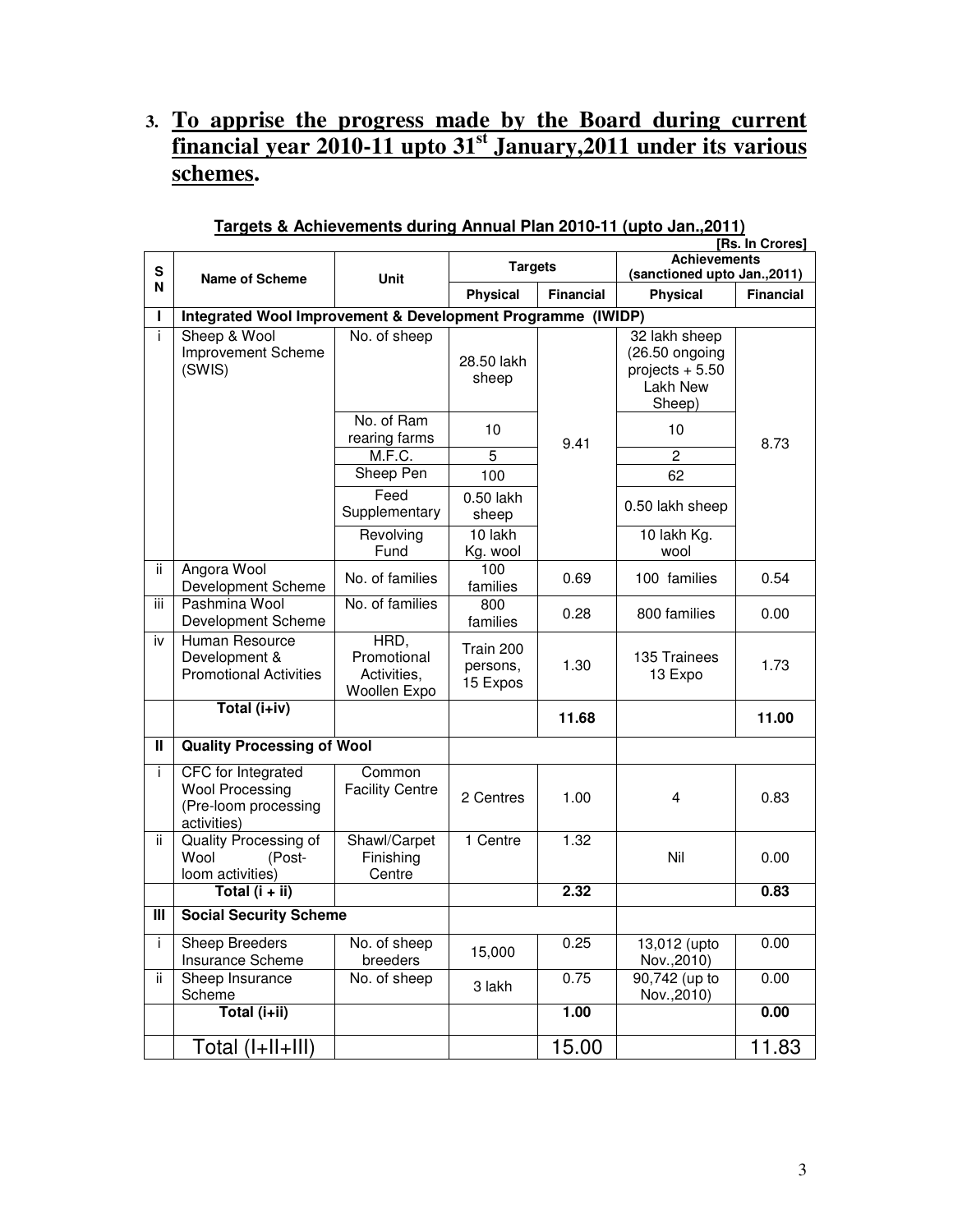# **4. Discussion and approval of Annual Plan 2011-12.**

|              |                                                                                  |                                                           |                                            | [Rs. In Crores] |
|--------------|----------------------------------------------------------------------------------|-----------------------------------------------------------|--------------------------------------------|-----------------|
| S            | Name of Scheme                                                                   | <b>Units</b>                                              |                                            | Targets         |
| N            |                                                                                  |                                                           | Physical                                   | Financial       |
| L            | <b>Integrated Wool Improvement &amp; Development Programme</b>                   |                                                           |                                            |                 |
| i.           | Sheep & Wool<br><b>Improvement Scheme</b><br>(SWIS)                              | No. of sheep<br>in lakh                                   | 16 lakh<br>ongoing<br>sheep                | 8.84            |
| ii           | Angora Wool<br><b>Development Scheme</b>                                         | No. of families                                           | 100 ongoing<br>families                    | 0.14            |
| iii          | Pashmina Wool<br><b>Development Scheme</b>                                       | No. of families                                           | 800 Ongoing<br>families                    | 0.00            |
| iv           | Human Resource<br>Development &<br><b>Promotional Activities</b>                 | HRD,<br>Promotional<br>Activities,<br><b>Woollen Expo</b> | Training to<br>200 persons<br>and 14 Expos | 2.50            |
|              | Total (i+iv)                                                                     |                                                           |                                            | 11.48           |
| $\mathbf{I}$ | <b>Quality Processing of Wool</b>                                                |                                                           |                                            |                 |
| İ.           | <b>CFC</b> for Integrated Wool<br>Processing (Pre-loom<br>processing activities) | Common<br><b>Facility Centre</b>                          | 4 new CFCs                                 | 2.00            |
| ii.          | Quality Processing of<br>Wool<br>(Post-loom<br>activities)                       | Shawl/Carpet<br>Finishing<br>Centre                       | 1 Centre<br>(Ongoing)                      | 1.52            |
|              | Total (i+ii)                                                                     |                                                           |                                            | 3.52            |
| III          | <b>Social Security Scheme</b>                                                    |                                                           |                                            |                 |
| i.           | <b>Sheep Breeders</b><br><b>Insurance Scheme</b>                                 | No. of sheep<br>breeders                                  | 15,000<br>shepherds                        | 0.00            |
| ii.          | Sheep Insurance Scheme                                                           | No. of sheep                                              | 3 lakh sheep                               | 0.00            |
|              | Total (i+ii)                                                                     |                                                           |                                            | 0.00            |
|              | Total (I+II+III)                                                                 |                                                           |                                            | 15.00           |

## **Physical & Financial Targets for Annual Plan - 2011-12**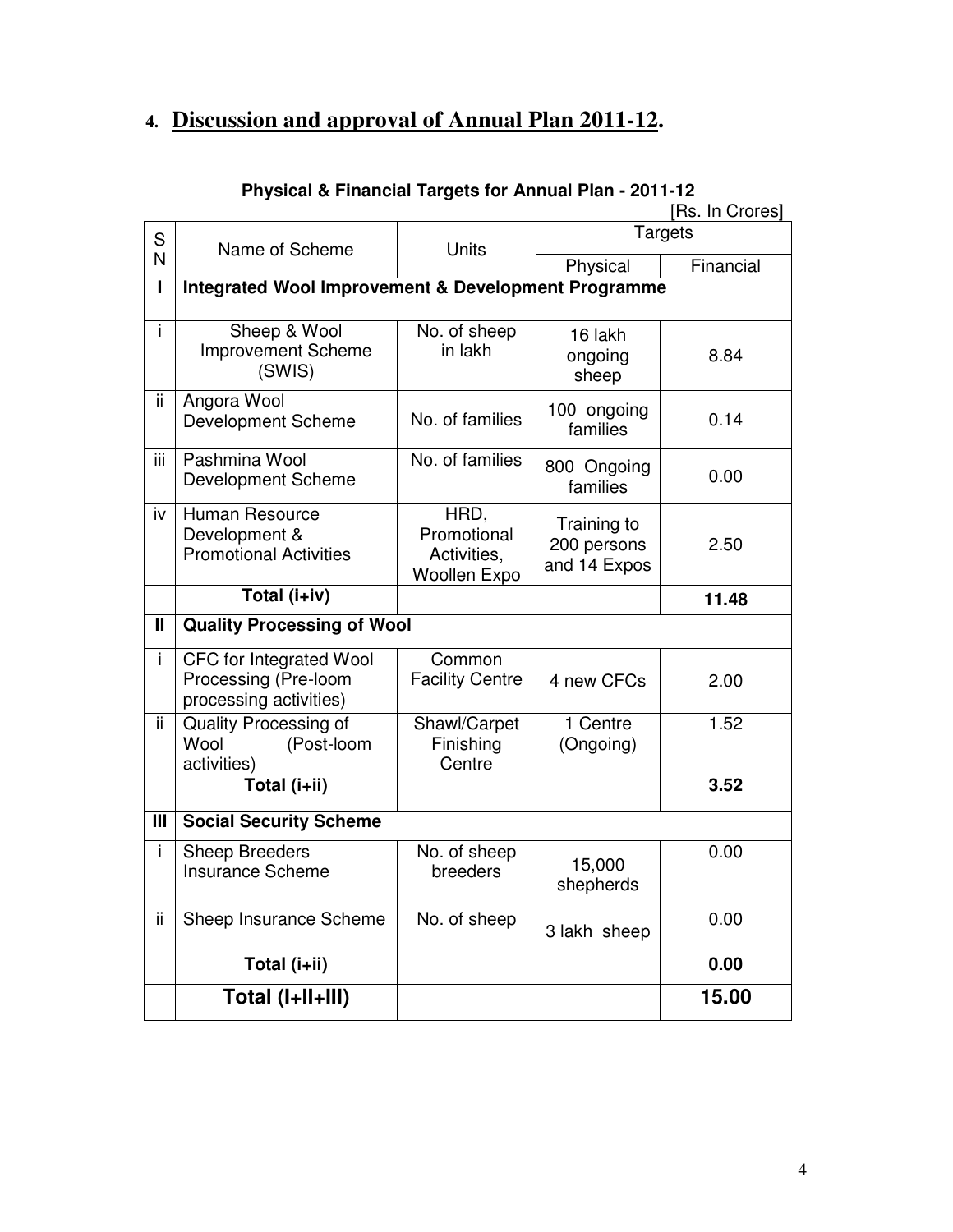## **5. Approval for release of grant of Rs. 1.00 Crore to LAHDC for Pashmina procurement under the scheme of 'Revolving Fund for Raw Wool Marketing'.**

 The Board has received a project proposal of Rs. 1.50 Crore from the Executive Councilor (Tourism/Sheep Husbandry), Ladakh Autonomous Hill Development Council (LAHDC), Leh regarding to provide additional grant of Revolving Fund for marketing of Pashmina wool in Ladakh region.

 The Board has already released Rs. 0.50 Crore to CEO, LAHDC, Leh under Revolving Fund component of 'Sheep & Wool Improvement Scheme' (SWIS) during 2010-11 for marketing of Pashmina wool in Leh.

 As per additional demand, the matter was taken up with the MOT by the Board to accord approval for release of additional fund of Rs. 1.00 Crore to LAHDC, Leh. The MOT agreed with the proposal and informed that the Board may issue sanction by identifying saving in 2010-11. Accordingly, the Board proposed to release Rs. 0.50 Crore in 2010-11 and remaining 0.50 Crore in FY 2011-12 to LAHDC under the scheme for marketing of Pashmina wool. In this regard, the MOT vide letter no. 11/6/2010-W&WT dated 25-02-2011 informed that approval of the Executive Committee may be obtained for sanction of additional grant of Rs. 1.00 Crore to LAHDC, Leh and for release an amount of Rs. 0.50 Crore during current financial year 2010-11 as first installment.

 As above, the matter is placed before the Executive Committee for release of Rs. 0.50 Crore during 2010-11 as first installment out of total additional grant of Rs. 1.00 Crore to LAHDC, Leh under the scheme of 'Creation of Revolving Fund for marketing of raw wool'.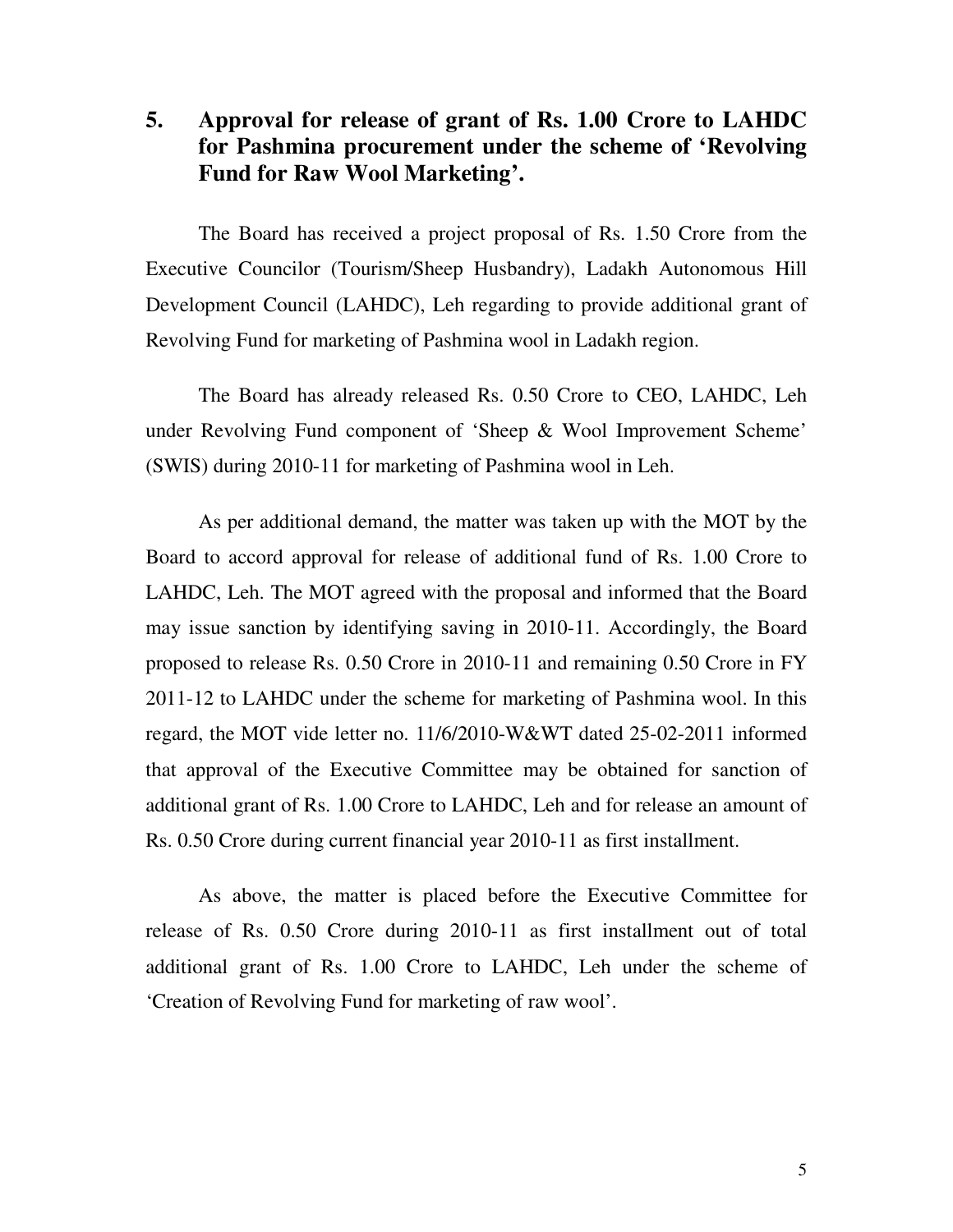# **6. Discussion and approval of pending project proposals:**

The  $16<sup>th</sup>$  and  $17<sup>th</sup>$  Project Committee meetings of the CWDB held on  $17<sup>th</sup>$ Jan., 2011 and 1<sup>st</sup> March, 2011, respectively (minutes attached as **Annexure-II & III–** Page No. 14 – 17 & 18-21 ) has discussed and recommended following project proposals under different schemes of the Board :

| $\overline{S}$ | Implementing.        | Activity/proposal                | Funds required               | Total                           | Project    |
|----------------|----------------------|----------------------------------|------------------------------|---------------------------------|------------|
| ${\bf N}$      | Agency               |                                  | during 2010-11               | Project                         | period     |
| $\mathbf{1}$   | College of           | R&D Project on                   | (Rs. in lakh)<br>Rs. 70 lakh | Cost<br>Rs. 94 lakh             | 2 years    |
|                | Veterinary &         | "Conservation, propagation       |                              |                                 |            |
|                | Animal               | and dissemination of Bikaneri-   |                              |                                 |            |
|                | Science,             | Chokla Sheep for carpet wool     |                              |                                 |            |
|                | Bikaner.             | production                       |                              |                                 |            |
| $\overline{2}$ | <b>Wool Research</b> | R&D Project proposal on          | Rs. 22.72 lakh               | Rs. 34.45                       | 2 years    |
|                | Association,         | 'Development of thermal          |                              | lakh                            |            |
|                | Thane.               | responsive high altitude         | (including cost              |                                 |            |
|                |                      | multilayer protective clothing   | of equipments                |                                 |            |
|                |                      | made principally of angora       | of Rs. 11 lakh)              |                                 |            |
|                |                      | fibre'.                          |                              |                                 |            |
| 3              | M/s. Laxmi           | CFC for Pre-loom processing      | Rs. 50 lakh                  | $\overline{\text{Rs}}$ . 110.60 | <b>CFC</b> |
|                | Woollen Mills,       | activity under 'Technology       |                              | lakh                            | (Q&P)      |
|                | <b>Bikaner</b>       | <b>Upgradation by installing</b> |                              |                                 | scheme)    |
|                |                      | blending line system to          |                              |                                 |            |
|                |                      | improve the quality of           |                              |                                 |            |
|                |                      | processed carpet yarn'.          |                              |                                 |            |
| $\overline{4}$ | Gujarat Sheep        | CFC for Bale Pressing            | Rs. 50 lakh for              | <b>Not</b>                      | <b>CFC</b> |
|                | & Wool               | machines. (Two units)            | two units.                   | mentioned                       | (Q&P)      |
|                | Development          |                                  |                              |                                 | scheme)    |
|                | Corporation          |                                  |                              |                                 |            |
|                | Limited,             |                                  |                              |                                 |            |
| 5              | <b>HIFEED</b>        | Angora Rabbit rearing project    | Rs. 6.93 lakh                | Rs. 10.40                       | 2 years    |
|                | Dehradun             | for Tehri Garhwal for 60         |                              | lakh                            |            |
|                |                      | families (3 Units)               |                              |                                 |            |
| 6              | Rajasthan            | Training Programme for           | Rs. 4.16 Lakh                | Rs. 4.16                        | 1 year     |
|                | Carpet &             | conducting carpet/Durry          |                              | lakhs                           |            |
|                | Woollen              | weaving programme under the      | (Cost for                    |                                 |            |
|                | Products             | scheme of CFC-cum-Training       | stipend,                     |                                 |            |
|                | Development          | activity under Improve-ment      | honorarium and               |                                 |            |
|                | Society,             | of Wool Fibre to train 40        | assistance for               |                                 |            |
|                | Jaipur.              | trainees. 10 trainees per batch. | looms $@25\%$ )              |                                 |            |
|                |                      | Total 4 batch each of 90 days.   |                              |                                 |            |
| $\tau$         | Rajasthan            | Training Programme for           | <b>Rs. 5.76 Lakh</b>         | Rs. 5.76                        | 1 year     |
|                | Carpet &             | "CAD Programme" under the        |                              | lakh                            |            |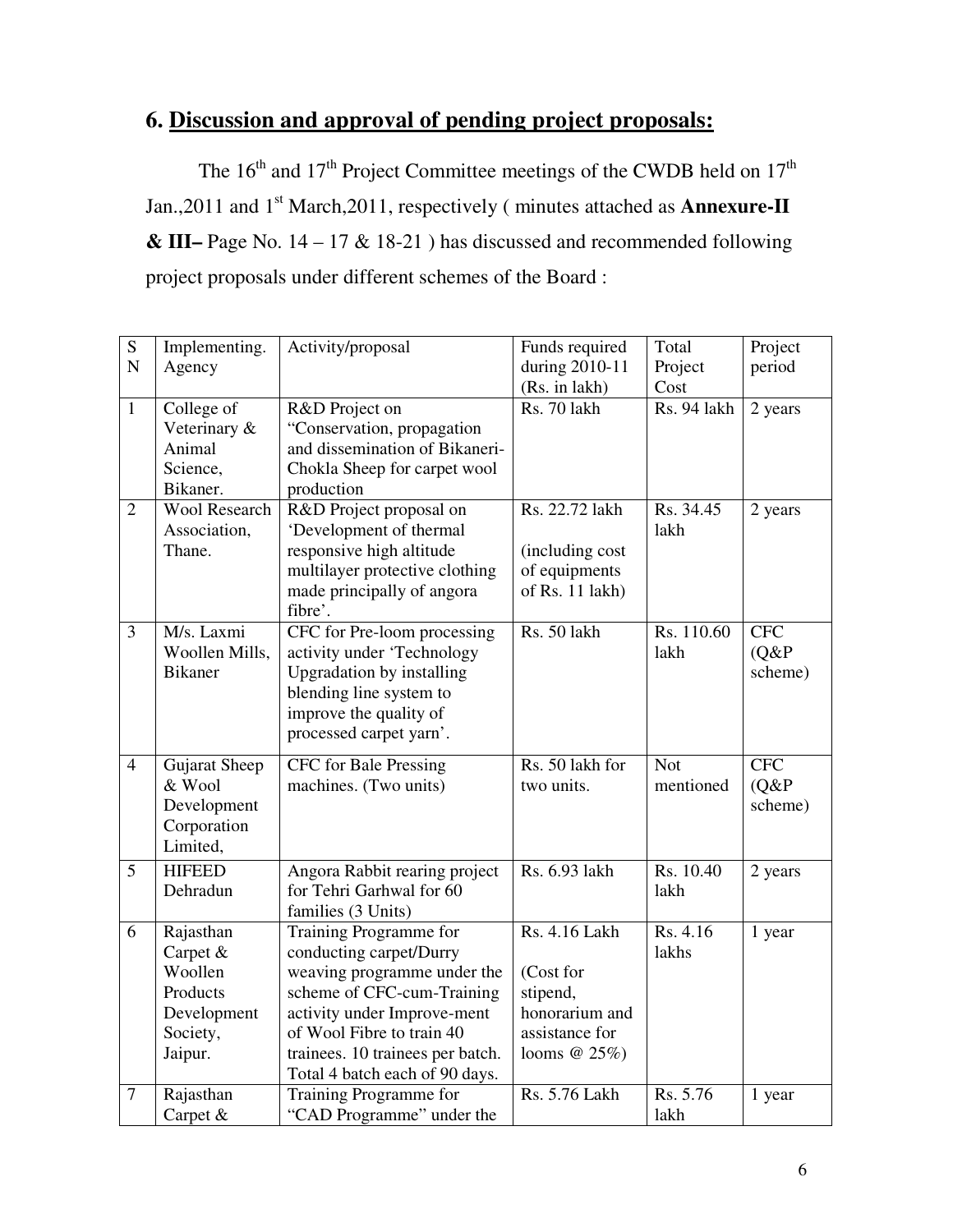|               | Woollen              | scheme of CFC-cum-Training    |                   | (project    |           |
|---------------|----------------------|-------------------------------|-------------------|-------------|-----------|
|               | Products Deve.       | activity under Improvement of |                   | cost Rs.    |           |
|               | Society,             | Wool Fibre to develop skilled |                   | 12.83 lakh) |           |
|               | Jaipur.              | manpower for carpet industry. |                   |             |           |
| 8             | <b>WOOL</b>          | Tex-Trends-2011 (Woollen      | Rs. 24.82 lakh    | Rs. 24.82   | $2 - 4$   |
|               | <b>TEXPRO</b>        | Expo) to be organized by.     | @ about Rs.       | lakh        | Feb., 11. |
| A             | Mumbai               | (AEPC)                        | 50,000 per stall. |             |           |
|               | DIC, Pali            | Woollen Expo at Pali          | Rs. 1.82 lakh     | Rs. 1.82    | Jan., 11  |
| B             |                      |                               |                   | lakh        |           |
|               | <b>Southern</b>      | Woollen Expo at Surat with    | Rs. 11.00 lakh    | Rs. 11.00   | 24-28     |
| $\mathcal{C}$ | Gujarat              | International Exhibition &    |                   | lakh        | Feb.      |
|               | Chamber of           | Convention Centre (SIECC)     |                   |             |           |
|               | Commerce $&$         |                               |                   |             |           |
|               | Industry,            |                               |                   |             |           |
| 9             | <b>Wool Research</b> | To Organize workshop on       | Rs. 5.0 Lakhs     | Rs. 5.0     | $1-2$ Day |
|               | Association,         | schemes o CWDB and R&D        |                   | Lakhs       |           |
|               | Thane                | Projects by WRA/Thane.        |                   |             |           |

## **B: Feed Supplement component of 'Sheep & Wool Improvement Scheme'**

 The Project Committee recommended following project proposals for 1.25 lakh sheep with total cost of Rs. 3.375 Crore for implementation, as under :

| S.             | <b>Name of Agency submitted</b> | Funds required during 2010-11           | <b>Total</b>        | Projec |
|----------------|---------------------------------|-----------------------------------------|---------------------|--------|
| N              | the project proposals           | (Rs. in lakh)                           | <b>Project Cost</b> | t.     |
|                |                                 |                                         |                     | period |
| $\mathbf{1}$   | Ladhak Autonomous Hills         | Rs. 0.675 Crore                         | Rs. 0.675           | 2010-  |
|                | Development Council, Leh        | 0.25 lakh Sheep & Pashmina @ Rs         | Crore               | 11     |
|                | (J&K)                           | 3/- sheep for 90 days                   |                     |        |
| $\overline{2}$ | Ladhak Autonomous Hills         | Rs. 0.675 Crs. foor                     | Rs. 0.675           | 2010-  |
|                | Development Council Kargil      | 0.25 lakh Sheep & Pashmina @ Rs         | Crore               | 11     |
|                | (J&K)                           | 3/- sheep for 90 days                   |                     |        |
| 3              | Sakshi Anusandhan Sansthan,     | Rs. 0.54 Crore for                      | Rs. 0.54            | 2010-  |
|                | Pholodi, Rajasthan. (NGO        | 0.20 lakh Sheep $\omega$ Rs 3 per sheep | Crore               | 11     |
|                | imple-menting Board's SWIS      | for 90 days in a year                   |                     |        |
|                | project)                        |                                         |                     |        |
| $\overline{4}$ | Mahila Mandal,                  | <b>Rs. 1.215 Crore</b>                  |                     | 2010-  |
|                | Barmer (Raj.) (NGO imple-       | 0.45 lakh Sheep $@$ Rs 3 per sheep      | Rs. 1.215           | 11     |
|                | menting SWIS project)           | for 90 days in a year                   | Crore               |        |
| 5              | Sneh Samaj Sansthan, Bikaner    | <b>Rs. 0.27 Crore</b>                   | Rs. 0.27            | 2010-  |
|                | (NGO implement-ting Board's     | 0.10 lakh Sheep $\omega$ Rs 3 per sheep | Crore               | 11     |
|                | SWIS project)                   | for 90 days in a year                   |                     |        |
|                | <b>TOTAL</b>                    | 1.25 lakh sheep                         | Rs. 3.375 Cr        |        |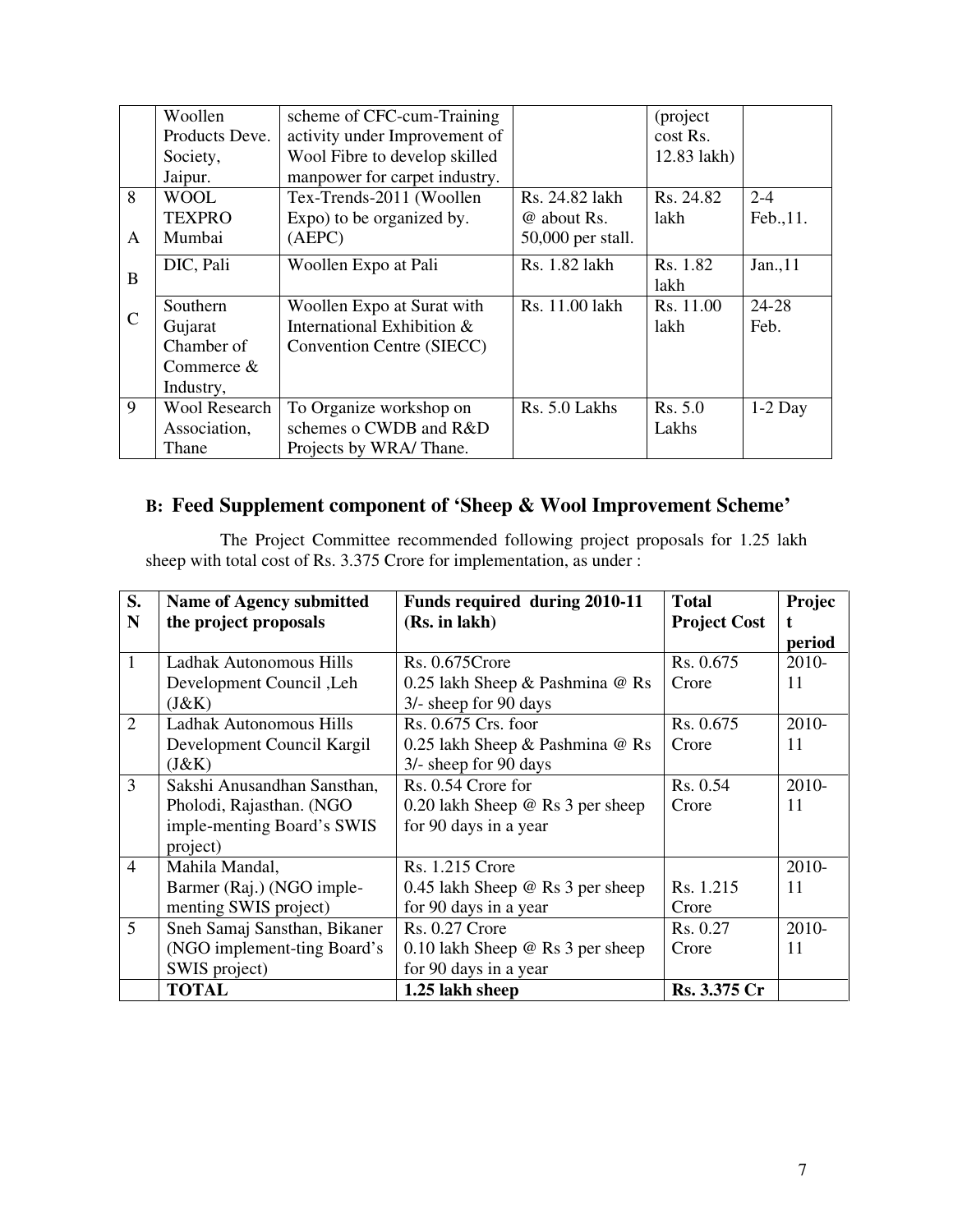| S                           | Name of Agency submitted the       | Funds required during 2010- | Total    | Project |
|-----------------------------|------------------------------------|-----------------------------|----------|---------|
| N                           | project proposals                  | $11$ (Rs. in lakh)          | Project  | period  |
|                             |                                    |                             | Cost     |         |
| $\mathbf{1}$                | Ladhak Autonomous Hills            | $Rs. 0.20$ Crore            | Rs. 0.20 | 2010-11 |
|                             | Development Council, Leh (J&K)     | 200 Sheep Pen @ Rs 10,000/- | Crore    |         |
| $\mathcal{D}_{\mathcal{L}}$ | Ladhak Autonomous Hills            | <b>Rs. 0.27 Crore</b>       | Rs. 0.27 | 2010-11 |
|                             | Development Council, Kargil (J&K)  | 270 Sheep Pen @ Rs 10,000/- | Crore    |         |
| 3                           | Uttarakhand Sheep & Wool           | $Rs. 0.01$ Crore            | Rs. 0.01 | 2010-11 |
|                             | Development Board, Dehradun        | 10 Sheep Pen @ Rs 10,000/-  | Crore    |         |
| $\overline{4}$              | Director, Animal Husbandry Deptt., | $Rs. 0.06$ Crore            | Rs. 0.06 | 2010-11 |
|                             | Govt. of A P, Hyderabad.           | 60 Sheep Pen @ Rs 10,000/-  | Crore    |         |
| 5                           | Mahila Mandal Barmer, Agor,        | $Rs. 0.20$ Crore            | Rs. 0.20 | 2010-11 |
|                             | Barmer (Rajasthan)                 | 200 Sheep Pen @ Rs 10,000   | Crore    |         |
|                             | <b>TOTAL</b>                       | 740 units (Sheep Pen)       | Rs.      |         |
|                             |                                    |                             | 0.74Crs  |         |

### **C: Sheep Pen component of 'Sheep & Wool Improvement Scheme' (SWIS)**

### **D. Human Resource Development Programme (Participating in IWTO Conference at China and New York under HRD Scheme)**

Project Committee recommended the proposal of WOOLTEXPRO, Mumbai to the Executive Committee for participating in IWTO Conference at China and New York under Board's scheme i.e. International Co-operation under Human Resource Development with total financial assistance of Rs. 10 lakh during FY 2010-11 and 2011-12.

 The Committee also granted post facto approval of Rs. 5.00 lakh already sanctioned by the Board in favour of WOOLTEXPRO, Mumbai under this programme for participating as a member of foreign delegation to Australia headed by Hon'ble Minister of State for Textiles during February,2011.

## **7. Discussion and approval for increase cost for machinery and contractual service under R&D project in favour of CSWRI.**

 The CWDB has sanctioned a R&D Project to Central Sheep & Wool Research Institute, Avikanagar (CSWRI) in year 2010-11 under Development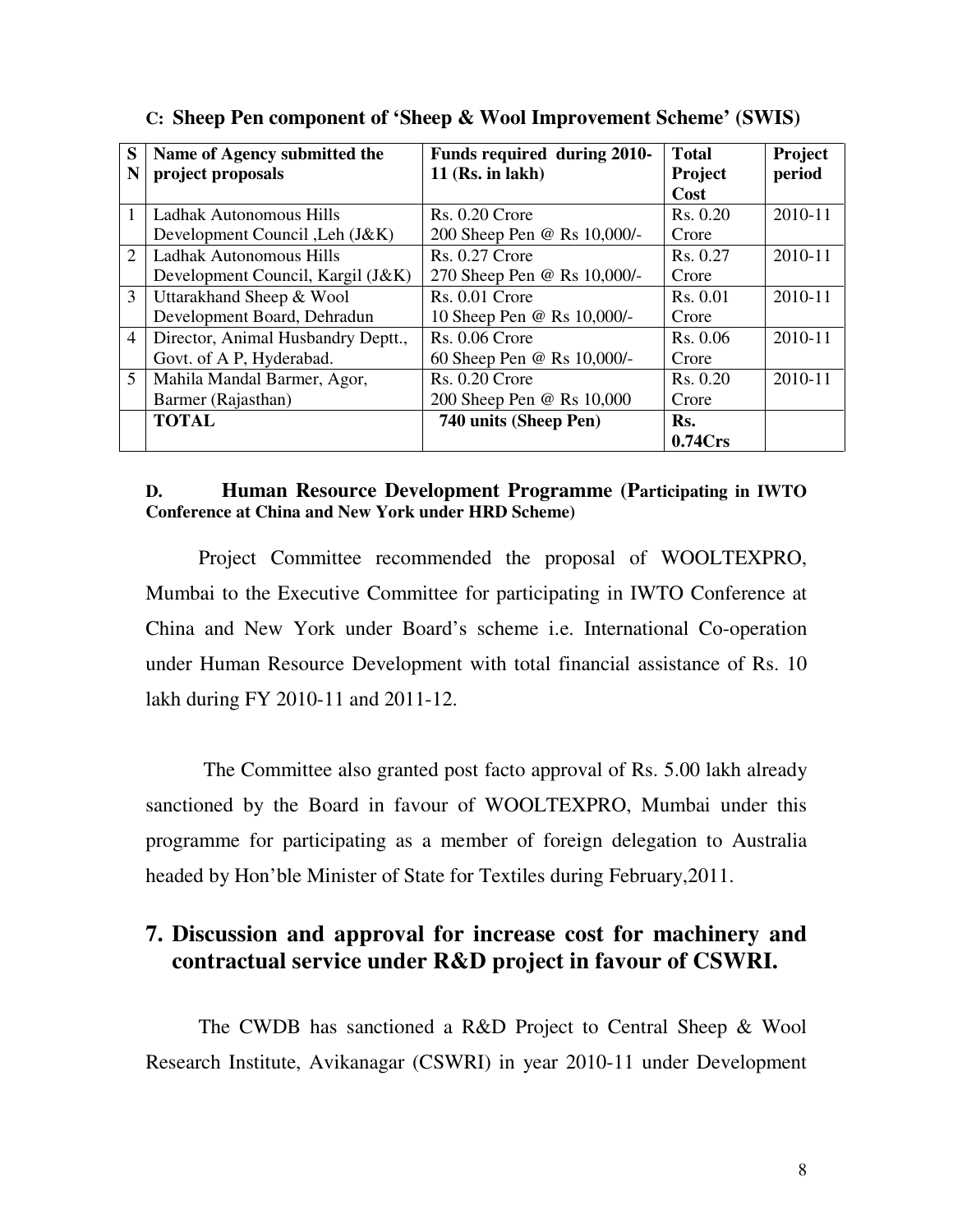of Up-gradation Utilization Techniques for the wool produced in South Penisular region of the country.

 Now, CSWRI has requested to enhance the cost of the project by Rs. 13.67 lacs as given under:

|                |                              |         |         | (Rs. in Lakh) |
|----------------|------------------------------|---------|---------|---------------|
| S.             | Particular                   |         | Year    | Total         |
| No.            |                              | 2010-11 | 2011-12 |               |
|                | Recurring                    | 0.57    | 2.63    | 3.20          |
| 2.             | Non-recurring                | 5.00    | 5.00    | 10.00         |
| $\mathfrak{Z}$ | <b>Institutional Charges</b> | 0.08    | 0.39    | 0.47          |
|                | Grand Total: $\rightarrow$   | 5.65    | 8.02    | 13.67         |

 The above enhanced cost is due to increase in cost of machinery found after opening of tenders and increase in emoluments for SRF&RA by I.C.A.R.

The matter is placed for the Executive Committee for approval.

\*\*\*\*\*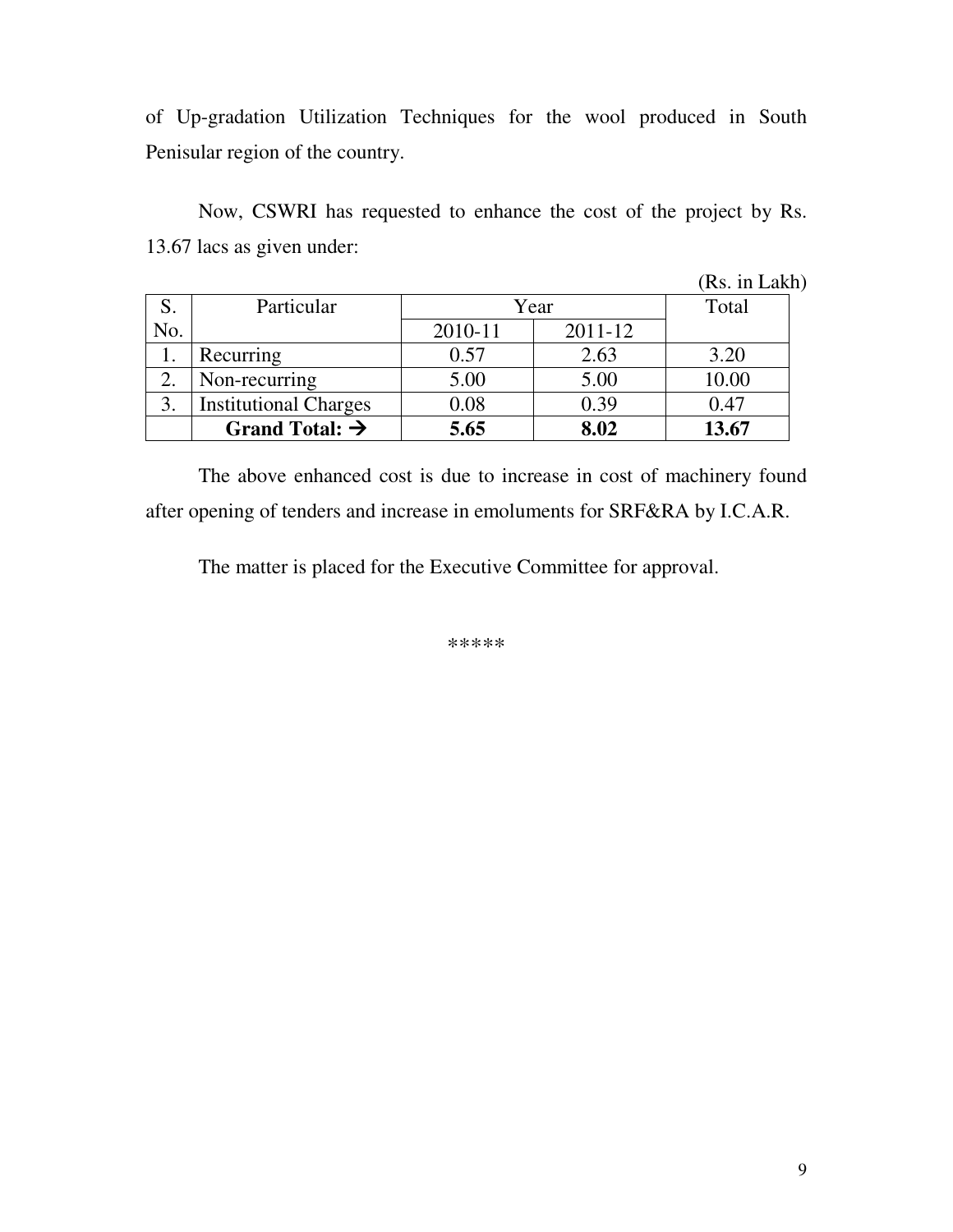## **Annexure : I**

## Minutes of the  $36<sup>th</sup>$  meetings of the Executive Committee held on  $1<sup>st</sup>$ December,2010 at New Delhi.

The 36<sup>th</sup> Meeting of the Executive Committee of the Central Wool Development Board was held under the chairmanship of Shri S. S. Gupta, Joint Secretary, MOT and Vice Chairman, CWDB at Udyog Bhawan, New Delhi on  $1<sup>st</sup>$  December, 2010 at 3.00 p.m.

Following members participated in the meeting:

- 1. Mrs. Santha Thampi, Dy. Secretary (IFW), MOT, New Delhi.
- 2. Shri M.K. Bardhan, Director, Wool Research Association (WRA), Thane.

3. Shri Ajay Kumar, Scientist(SS)TMTC Division – Central Sheep & Wool Research Institute, (CSWRI), Avikanagar, Jaipur.

4. Dr. G.L. Lunia, Dy. Director (Migration) – representative of the Director, Animal Husbandry Deptt., Govt. of Rajasthan, Jaipur.

5. Shri K.K.Goyal Executive Director, CWDB, Jodhpur.

Members absent:

- 1. The Textile Commissioner, Mumbai
- 2. Shri A.K. Khullar, Jt. Adviser (VSI), Planning Commission, Yojana Bhawan, New Delhi.

In Attendance:

- 1. Shri Anurag Purohit, Incharge, W&DTC, CWDB Kullu.
- 2. Shri K.K.Mohana Das/ Under Secretary ( Wool) / MOT

Shri K.K.Goyal, Executive Director, Central Wool Development Board, Jodhpur welcomed the members and gave brief introduction and invited point-wise discussion on the agenda.

## 1. Confirmation of the minutes of the  $34<sup>th</sup>$  and  $35<sup>th</sup>$  meetings of the Executive Committee held on 30-07-2010 and 13-10-2010, respectively at New Delhi.

Since no comments were received, the minutes of  $34<sup>th</sup>$  and  $35<sup>th</sup>$  meetings of the Executive Committee of the Central Wool Development Board (CWDB) were confirmed. During the meeting all the projects sanctioned in last two Executive Committee meetings were also discussed.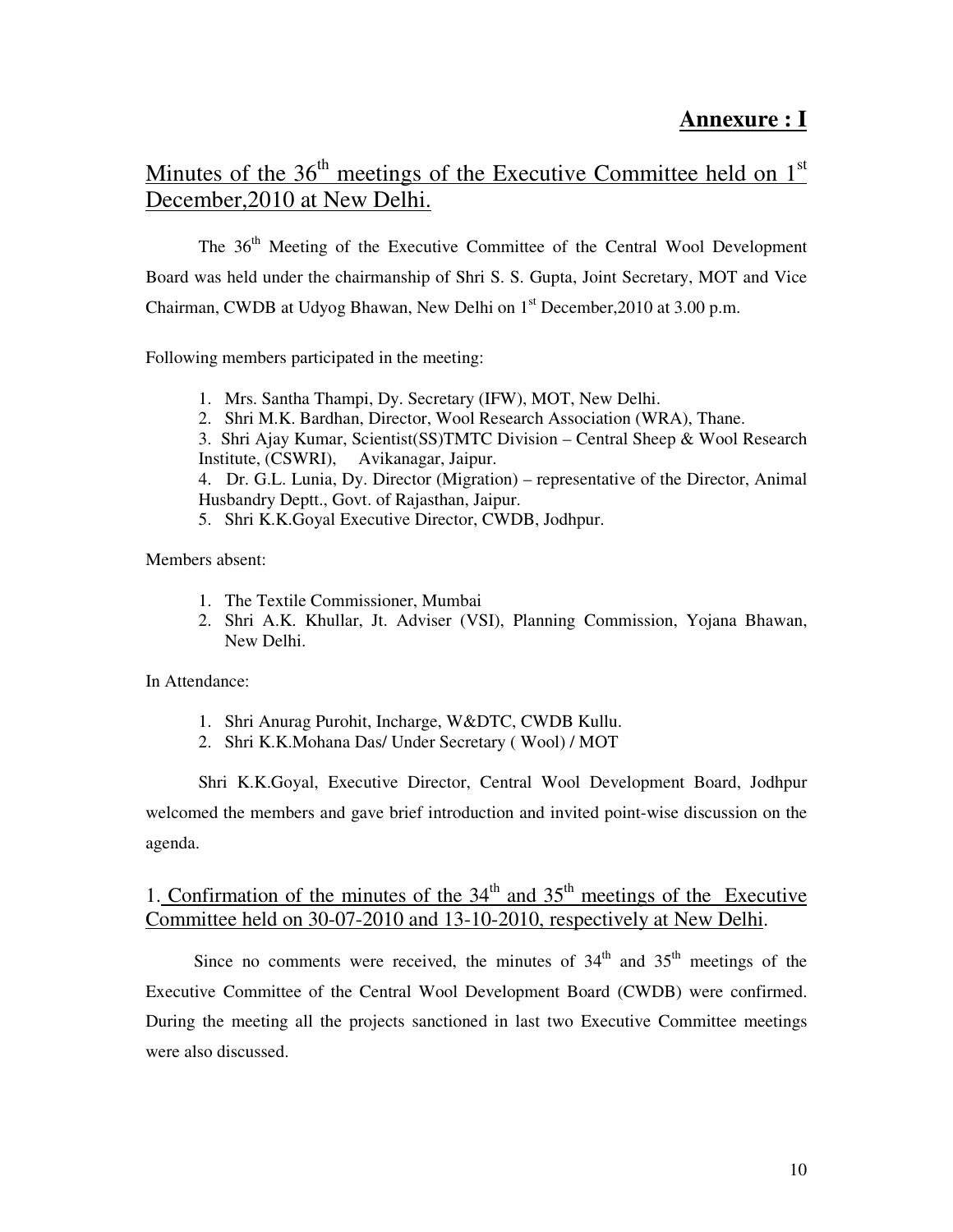## 2. Action taken report on the decisions of the  $34<sup>th</sup>$  &  $35<sup>th</sup>$  meetings of the Executive Committee of the Board.

Executive Director, CWDB placed statements showing Action Taken Reports (ATR) on the decision of last Executive Committee meetings .

## 3. Approval for pending project proposals as recommended by the  $15<sup>th</sup>$  meeting of the Project Committee under the scheme of 'Quality Processing of Wool' and approval to cover 30,000 sheep under Feed Supplement component of SWIS.

 The matter was discussed in detail among the members. Implementing Agencies Shikhar handloom,Kullu and Mahadev Woolen mill Mandi have already been sanctioned a CFC and are asking grant for new CFC which is for different activity, scope & Machinary . This issue was discussed in detail whether new project can be sanctioned to these agencies or not. ED/ CWDB stated that thrice advertisement was published in newspaper but very few proposals have been received .Both agencies have completed the project and running the CFC successfully. WRA and CSWRI also informed that they have evaluated the performance of both agency and are satisfied. Accordingly EC has approved financial assistance to those agencies who have been given financial assistance earlier subject to the positive performance of the completed CFC and for different kind of activity, scope & Machinery . Vice Chairman has asked to each member individually for their opinion on the project.

 And after agreement among all members the EC approved the project to Shikhar handloom, Kullu and Mahadev Woolen Mill, Mandi.

 EC also approved the project of Nitu Enterprises, Rajkot as presently there is no such type of processing facility available in the state.

| Name of Agency            | Total cost of project | Financial assistance | Activity               |
|---------------------------|-----------------------|----------------------|------------------------|
| from whom proposal        | as per prescribed     | from CWDB approved   |                        |
| received                  | norms of scheme.      | by Project Committee |                        |
| M/s. Nitu                 | Rs. 103 lakh          | Rs. 50 lakh          | CFC for Carding of     |
| Enterprises, Rajkot       |                       |                      | raw wool.              |
| Shikher Handloom &        | Ra. 59.50 lakh        | Rs. 29.75 lakh       | CFC for Woollen        |
| <b>Handicraft Weavers</b> |                       |                      | yarn Scouring,         |
| Coop.Society, Kullu.      |                       |                      | Combing $&$            |
|                           |                       |                      | Spinning.              |
| Mahadev Woollen           | Rs. 106.25 lakh       | Rs. 50 lakh          | CFC for Dyeing $\&$    |
| Mills, Mandi (H.P.)       |                       |                      | Finishing of wool $\&$ |
|                           |                       |                      | woollen products.      |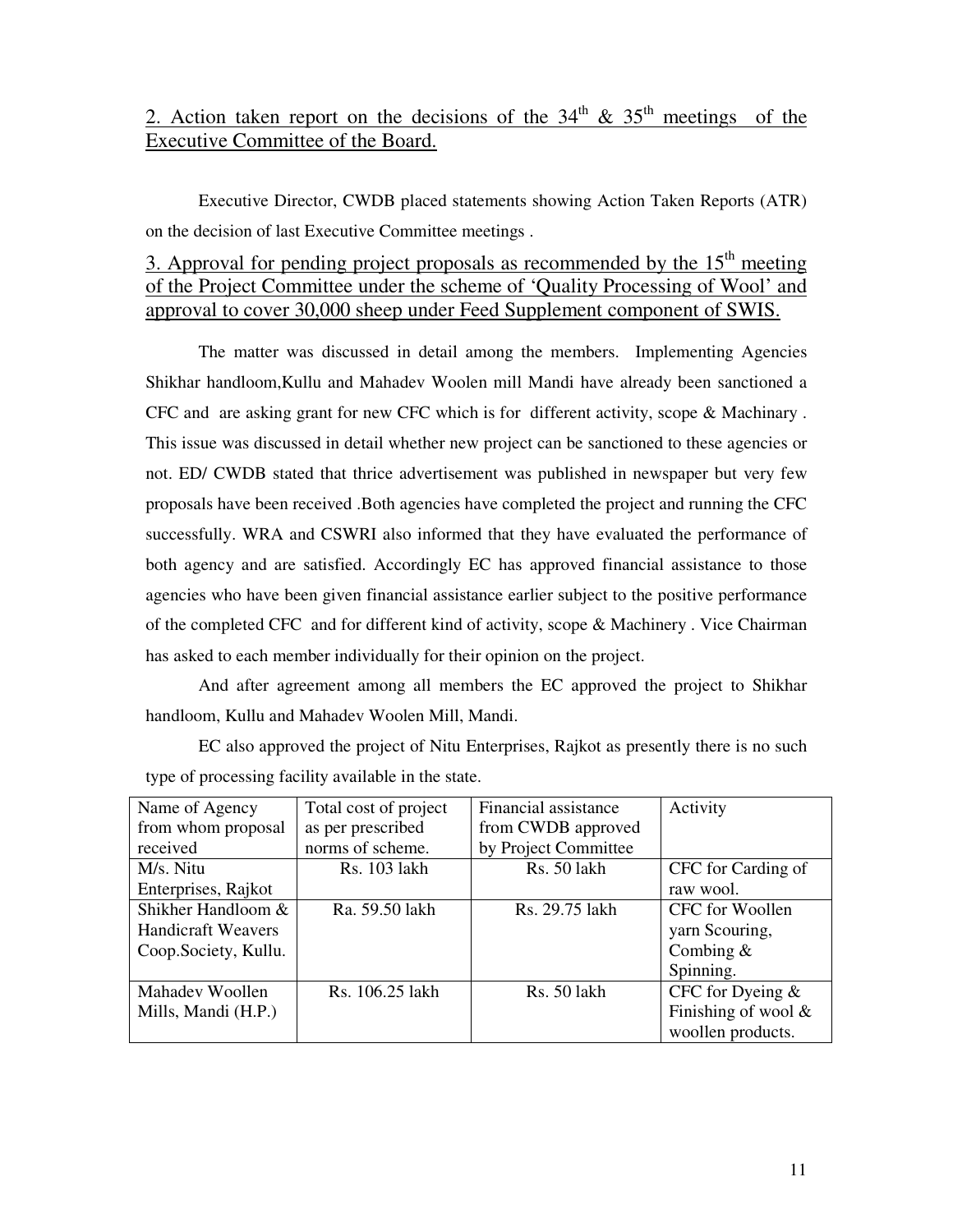#### II. Feed Supplement to College of Veterinary and Animal Science, Bikaner:

 After detailed discussion, the EC approved the proposal of College of Veterinary and Animal Science, Bikaner to benefit 30,000 eligible sheep with financial assistance of total Rs. 81 lakh (Rs. 3 X 90 days X 30000 sheep) for next financial year 2011-12 as per provision made under the scheme.

#### III. Change of location of Woollen Expo from Kanpur to Lucknow:

The Executive Committee also agreed with the request of 'Asmara Handicrafts  $\&$ Cultural Society, New Delhi' for change the location of Woollen Expo from Kanpur to Lucknow, being bigger place and possible good response of the public.

### 4. Constitution of fresh Project Committee to examine and recommend project proposal to the Executive Committee for approval.

 After detail discussion, the Executive Committee reconstituted fresh 'Project Committee' to examine the proposals received from various implementing agencies from time to time under various programmes/schemes being implemented by the Central Wool Development Board, as under :

| 1. Executive Director, CWDB                     | Chairman                |
|-------------------------------------------------|-------------------------|
| 2. Representative of Director, CSWRI            | Member                  |
| 3. Representative of Director, WRA, Thane       | Member                  |
| 4. One subject matter specialist, (if required) | Member                  |
| 5. Mr. Anurag Purohit, Textiles Engineer, CWDB  | <b>Member Secretary</b> |

### 5. To decide upper limit of Stud Ram/Male Lamb to be distributed under ongoing SWIS projects being implemented by the Govt. agencies.

 After detailed discussion, the Executive Committee stated that enhanced cost can't be agreed till same is approved by EFC/ SFC . JS ( wool) & Chairman / EC directed Executive Detector to include this item in the proposed SFC/ EFC note.

### 6. To apprise the Committee regarding implementation of SWIS programme in Andhra Pradesh State through Andhra Pradesh Sheep and Goat Development Co-operative Federation Ltd. (APSGDCF), Hyderabad. ֧ׅ֪ׅ֞֝֬֝֬֝֬֝֬֝֬֝

 The Executive Committee granted permission to transfer the implementation of SWIS project through APSGDCF Limited, Hyderabad (A.P) instead of earlier sanctioned in favour of the Director, Animal Husbandry Department. Hyderabad.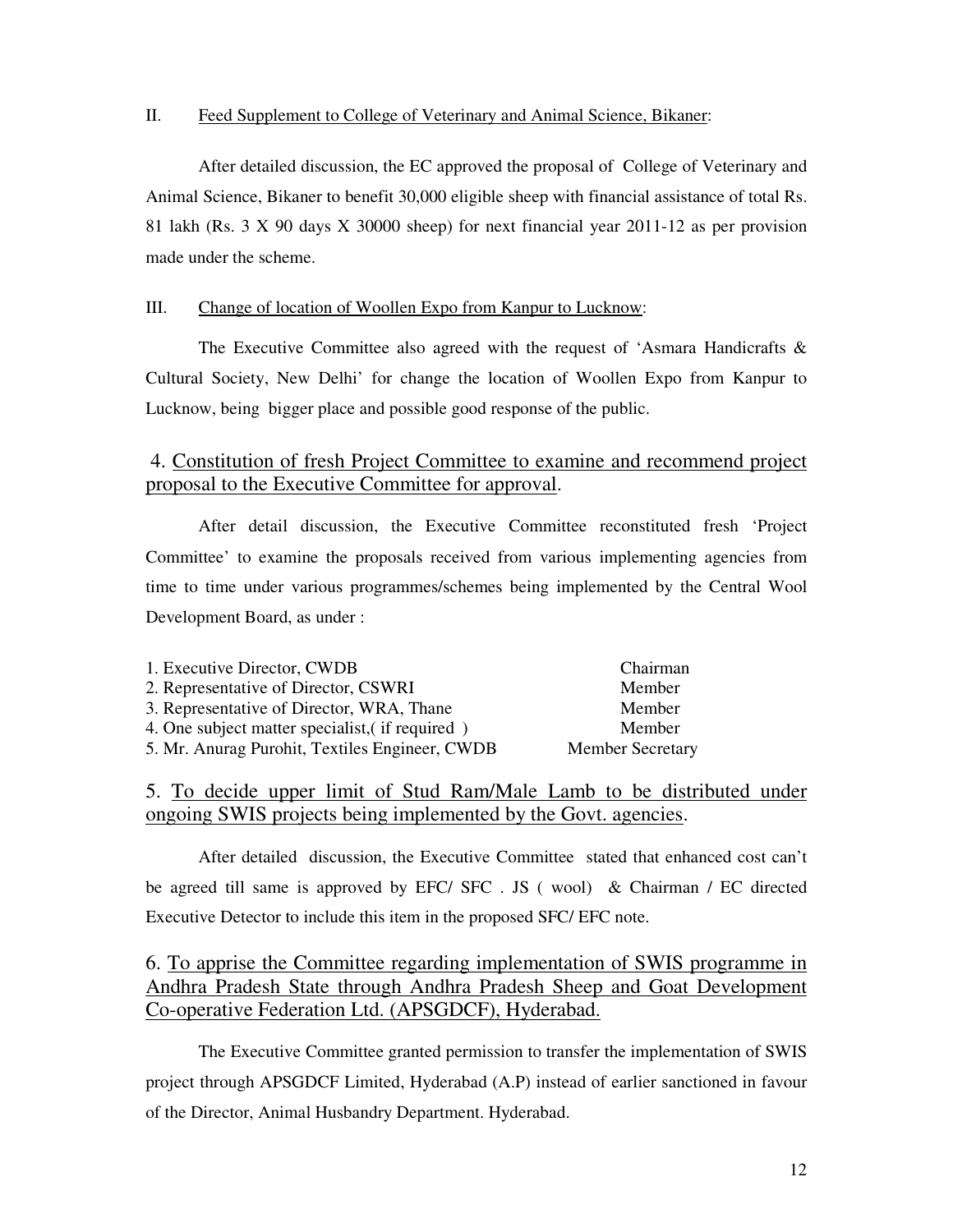7. To approve release of additional funds for purchasing Rams and construction cost of building for setting up of two Multi Purpose Extension Centers under SWIS being implemented by J&K State Sheep & Sheep Products Development Board ,Jammu.

After detailed discussion, the Executive Committee not agreed to proposal till same is approved by SFC/ EFC.

### 8. Approval for conducting publicity campaign to aware public about Board's scheme during Woollen Expo.

 After detail discussion, the Executive Committee approved reimbursement upto Rs. 2.00 lakh per Expo in favor of Government coordinating Agency/ Big publication media Like Rajasthan Patrika etc. for conducing publicity campaign during the period of Woollen Expo on producing prescribed bills/vouchers against expenditure & this amount should be released on actual Expenditure basis and where same is not being sanctioned in the proposed scheme.

### **OTHER AGENDA ITEM WITH THE PERMISSION OF THE CHAIR E**

 After approval of JS( Wool) & Chairman / EC ED/ CWDB proposed two additional agenda Items.

## (i). TO ORGANIZE A WORKSHOP ON KARAKUL PRODUCTION AT KARGIL BY LAHDC/ KARGIL.

 The EC approved the proposal to organize a workshop at Kargil with Financial Assistance of Rs. 3.00 lakh from the CWDB during 2010-11.

### (ii) TRANSFER OF POSTS FOR EFFECTIVE WORKING OF CWDB:

 After detailed discussion Executive Committee approved the transfer of post of Deputy Manager Marketing/ CWDB/ Jodhpur & In-charge / WDTC/ Kullu and subsequent transfer of personnel accordingly till new post are approved by MOT and filled up.

\*\*\*\*\*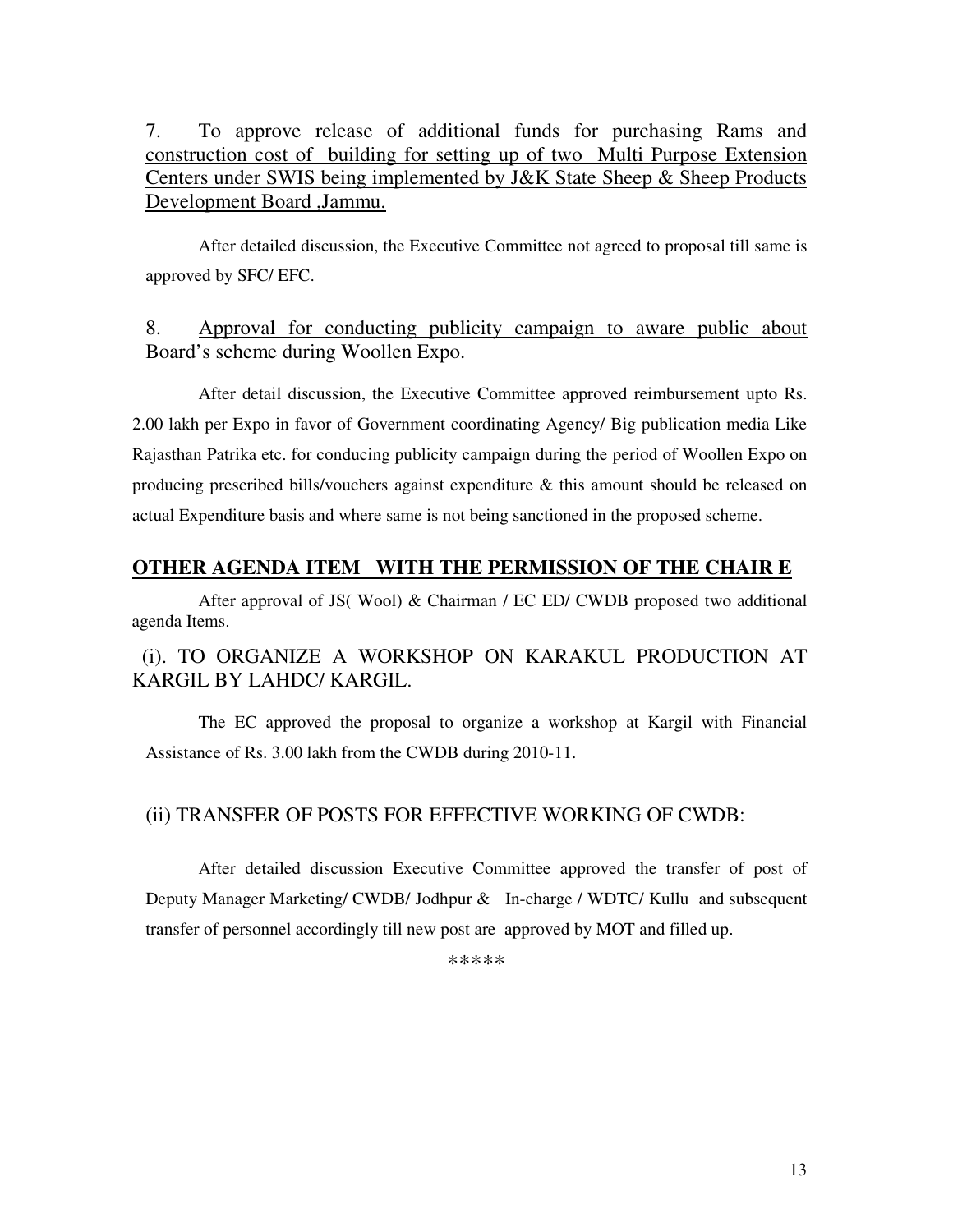## **Annexure – II (a)**

## Agenda no. 5 (a) : Proceeding of the 16<sup>th</sup> meeting of the Project Committee held on 17-01-2011 for implementation during 2010-11 under different schemes of CWDB.

**I.** The 16<sup>th</sup> Project Committee meeting of the Central Wool Development Board held on 17<sup>th</sup> January, 2011 at Jodhpur to consider and recommend project proposals to the Executive Committee for necessary approval.

A. The following members of Project Committee participated the meeting:

| i)            | Shri K.K. Goyal, Executive Director, CWDB                                  | - Chairman |
|---------------|----------------------------------------------------------------------------|------------|
| $\mathbf{ii}$ | Shri T.R. Rao, Scientist E 1, Wool Research Association, Thane             | – Member   |
| iii)          | Dr. D.B. Shakyawar, Sr. Scientist, Central Sheep & Wool Research Institute | – Member   |
| iv)           | Dr. Sarita yadav, Dy. Director/AHD, Govt. of Rajasthan, Jaipur.            | - Member   |

- v) Shri Anurag Purohit, Textile Engineer, CWDB Member Secretary
- B. In Attendance:

1 Dr. C.K. Murdia, Head, Deptt. of ABG, CVAS, Rajasthan College of Veterinary & Animal Science, Bikaner. 2 Shri Dhan Singh/ PA to ED/ CWDB

**II.** Agenda Notes along with project proposal supplied to all the members. The Project Committee examined and discussed project proposals received form different agencies under 'Angora Wool Development Scheme', 'Quality Processing of Wool & Woollen' (CFC) and 'HRD & Promotional Activity' (Woollen Expo & Seminar) for implementation during current financial year 2010-11.

**III.** After examining each project proposal with regard to their feasibility, project areas, project cost, financial requirement, infrastructure and technical manpower available with the implementing agencies etc. in detail, the observation/recommendation of the Project Committee on each project proposals are enclosed as Annexure-I.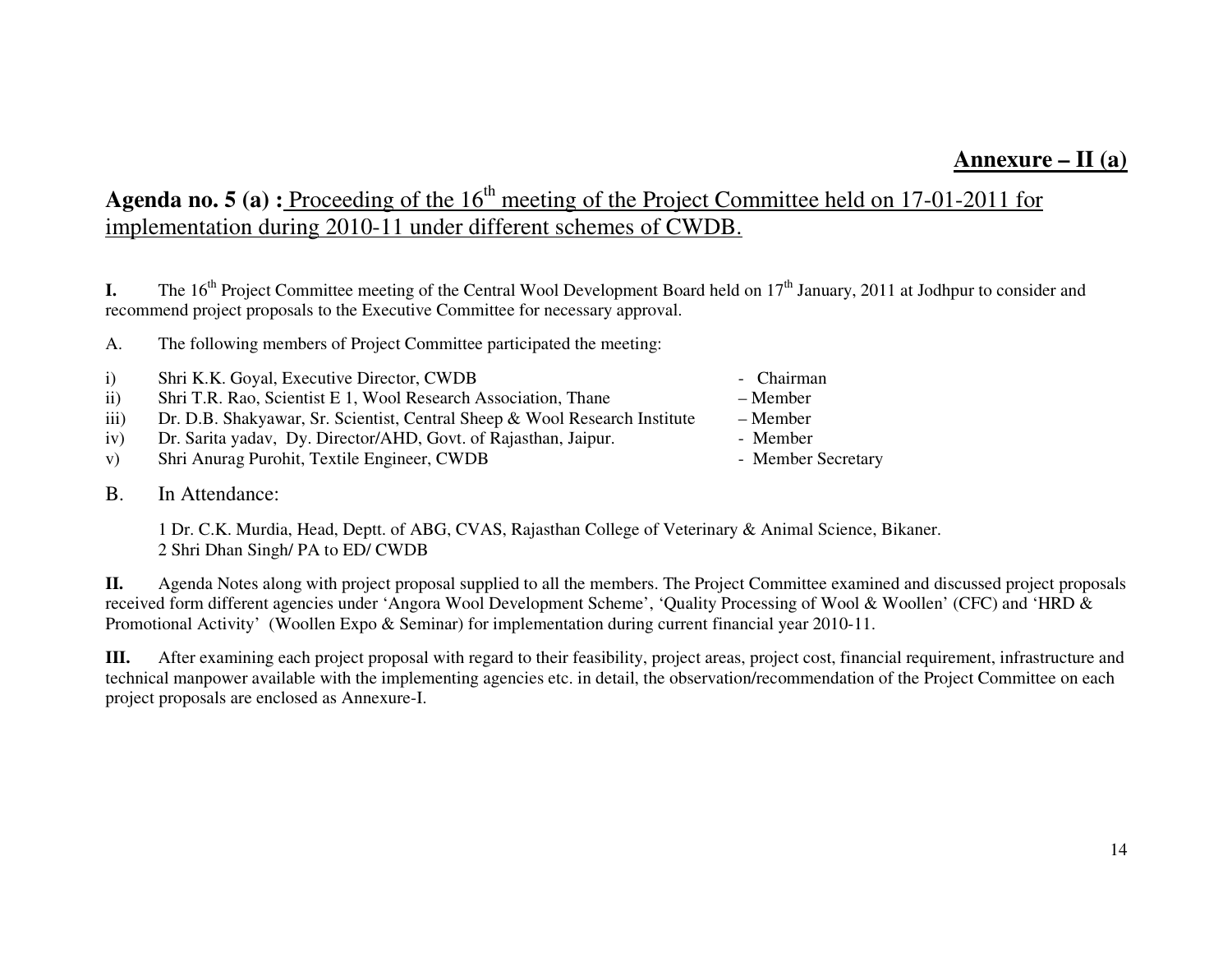(Rs. in lakh)

| S              | <b>Name of Agency</b>                                     | Activity/proposal                                                                                                                                            | <b>Funds required</b>                                                                                         | <b>Total</b>      | Project | Observation/recommendation of the                                                                                                                                                                                                                                                                                                                                      |
|----------------|-----------------------------------------------------------|--------------------------------------------------------------------------------------------------------------------------------------------------------------|---------------------------------------------------------------------------------------------------------------|-------------------|---------|------------------------------------------------------------------------------------------------------------------------------------------------------------------------------------------------------------------------------------------------------------------------------------------------------------------------------------------------------------------------|
|                | submitted the                                             |                                                                                                                                                              | during 2010-11                                                                                                | Project           | period  | <b>Project Committee</b>                                                                                                                                                                                                                                                                                                                                               |
| N              | project proposals                                         |                                                                                                                                                              | (Rs. in lakh)                                                                                                 | Cost              |         |                                                                                                                                                                                                                                                                                                                                                                        |
|                | College of<br>Veterinary &<br>Animal Science,<br>Bikaner. | R&D Project on "Conservation,<br>propagation and dissemination of<br>Bikaneri-Chokla Sheep for carpet<br>wool production and quality carpet<br>manufacture'. | Rs. 70 lakh<br>(including Civil)<br>works, vehicles,<br>equipments, feed &<br>fodder & Misc.<br>expenditure). | Rs. 94<br>lakh    | 2 years | The Project Committee approved the<br>R&D project subject to following :<br>1. Vehicle as required for projects<br>would be arranged by hiring as per<br>requirement.<br>2. To achieve objectives no. $3 \& 4$ of<br>proposal, the University should have<br>tie up either with CSWRI or carpet/<br>yarn manufacturer.                                                 |
| $\overline{2}$ | <b>Wool Research</b><br>Association, Thane.               | R&D Project proposal on<br>'Development of thermal<br>responsive high altitude multilayer<br>protective clothing made<br>principally of angora fibre'.       | Rs. 22.72 lakh<br>(including cost of<br>equipments of Rs.<br>$11$ lakh)                                       | Rs. 34.45<br>lakh | 2 years | Dr. D.B. Shakyawar, Sr. Scientist,<br>CSWRI sought some clarification and<br>submitted a letter mentioning critical<br>review of project. The Committee<br>directed Shri T.R. Rao, Scientist,<br>WRA to provide the comments of<br>WRA.<br>After<br>discussion<br>the<br>Committee, in principal, approved the<br>proposal subject to submission of<br>above Comments. |
| 3              | <b>Wool Research</b><br>Association, Thane.               | R&D Project proposal on<br>Development and optimization of<br>eco-friendly acoustics made from<br>coarse Indian wool & other<br>compatible natural fibres.   | NA                                                                                                            | Rs. 38.50<br>lakh | 2 years | similar<br>$\mathbf{A}$<br>projects<br>been<br>have<br>sanctioned to CSWRI, Avikanagar,<br>hence proposal is rejected.                                                                                                                                                                                                                                                 |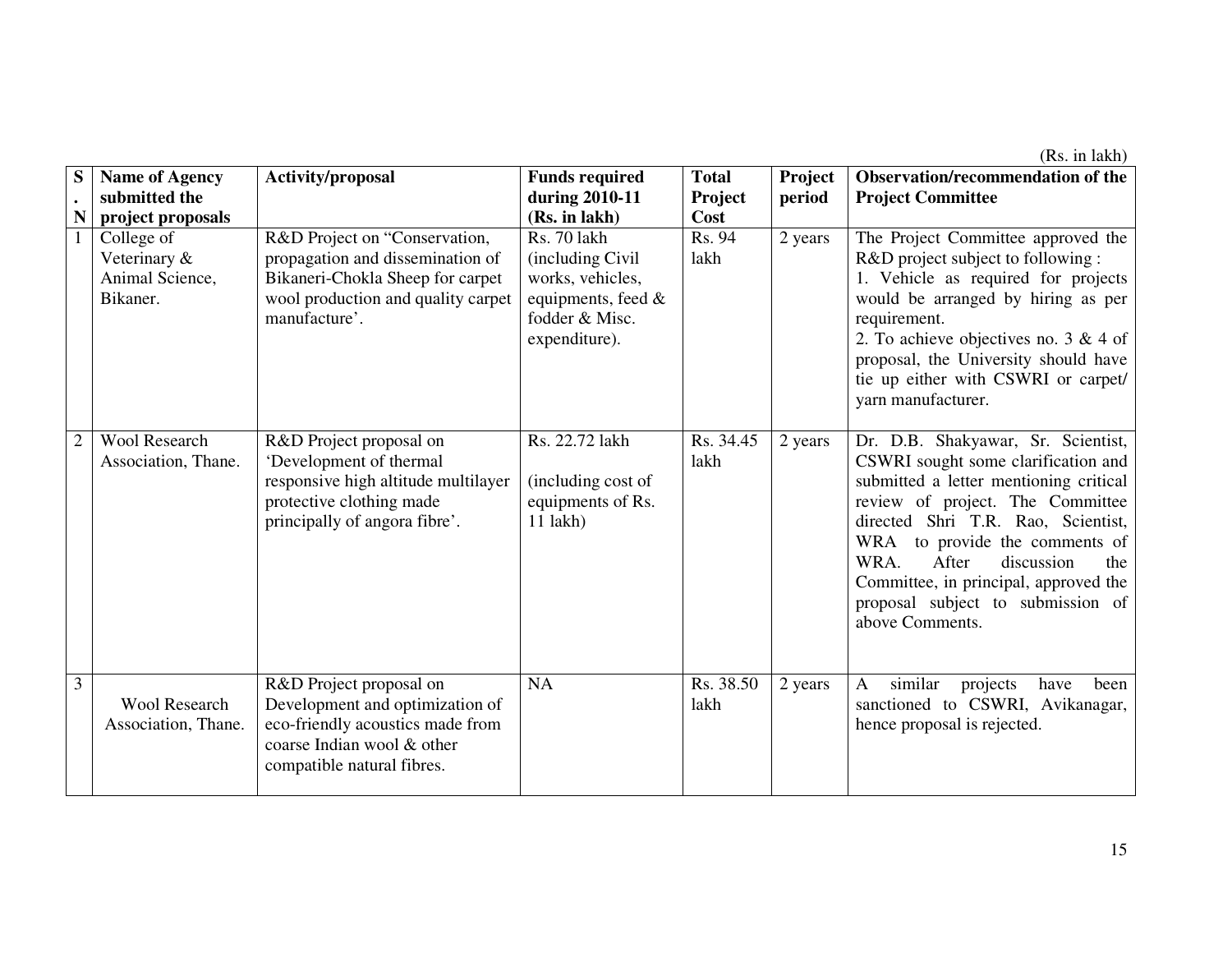| S              | <b>Name of Agency</b>                                                            | Activity/proposal                                                                                                                                                                                                                                | <b>Funds required</b>                                                                    | <b>Total</b>                                                             | Project                           | Observation/recommendation of the                                                                                                                                                                                                                                                                                                                                                                                                                                                     |
|----------------|----------------------------------------------------------------------------------|--------------------------------------------------------------------------------------------------------------------------------------------------------------------------------------------------------------------------------------------------|------------------------------------------------------------------------------------------|--------------------------------------------------------------------------|-----------------------------------|---------------------------------------------------------------------------------------------------------------------------------------------------------------------------------------------------------------------------------------------------------------------------------------------------------------------------------------------------------------------------------------------------------------------------------------------------------------------------------------|
|                | submitted the                                                                    |                                                                                                                                                                                                                                                  | during 2010-11                                                                           | Project                                                                  | period                            | <b>Project Committee</b>                                                                                                                                                                                                                                                                                                                                                                                                                                                              |
| N              | project proposals                                                                |                                                                                                                                                                                                                                                  | (Rs. in lakh)                                                                            | Cost                                                                     |                                   |                                                                                                                                                                                                                                                                                                                                                                                                                                                                                       |
| $\overline{4}$ | M/s. Laxmi Woollen<br>Mills, Bikaner                                             | CFC for Pre-loom processing<br>activity under 'Technology<br>Upgradation by installing blending<br>line system to improve the quality<br>of processed carpet yarn'.                                                                              | Rs. 50 lakh                                                                              | Rs.<br>110.60<br>lakh<br>(self<br>contributi<br>on Rs.<br>60.60<br>lakh) | <b>CFC</b><br>$(Q\&P)$<br>scheme) | The Project Committee approved the<br>CFC project subject to following :<br>1. The Board would collect a No<br>Objection Certificate from DIC,<br>Bikaner to install/procure proposed<br>machines at Bikaner as the Committee<br>ensured Techno feasibility of this<br>plant at Bikaner.<br>Regd. import of second hand<br>machine, the IA should collect<br>Certificate from Chartered Engineer<br>of concerned country about quality $\&$<br>residual life of the imported machine. |
| 5              | Himalayan Institute<br>for Environment,<br>Ecology & Deve.,<br>Dehradun.         | Angora Rabbit rearing project for<br>Tehri Garhwal for 60 families (3<br>Units)                                                                                                                                                                  | Rs. 6.93 lakh                                                                            | Rs. 10.40<br>lakh                                                        | 2 years                           | The Committee approved project for<br>only 20 families as per prescribed<br>financial norms of the scheme.                                                                                                                                                                                                                                                                                                                                                                            |
| 6              | Rajasthan Carpet &<br><b>Woollen Products</b><br>Development<br>Society, Jaipur. | Training Programme for<br>conducting carpet/Durry weaving<br>programme under the scheme of<br>CFC-cum-Training activity under<br>Improve-ment of Wool Fibre to<br>train 40 trainees. 10 trainees per<br>batch. Total 4 batch each of 90<br>days. | Rs. 4.16 Lakh<br>(Cost for stipend,<br>honorarium and<br>assistance for looms<br>$@25\%$ | Rs. 4.16<br>lakhs                                                        | 1 year                            | The Project Committee approved the<br>Training Programme as under:<br>1. The Board will provide financial<br>assistance<br>upto Rs. 7000 per<br>loom/Charkha for 20 looms.<br>2. To Provide Stipend of Rs. 60 per<br>day per trainees. Total Rs. 2.16 lakh<br>for 40 persons.<br>3. Provide Honorarium to instructor<br>Rs. 5000 p.m. Total Rs. 0.60 lakh.                                                                                                                            |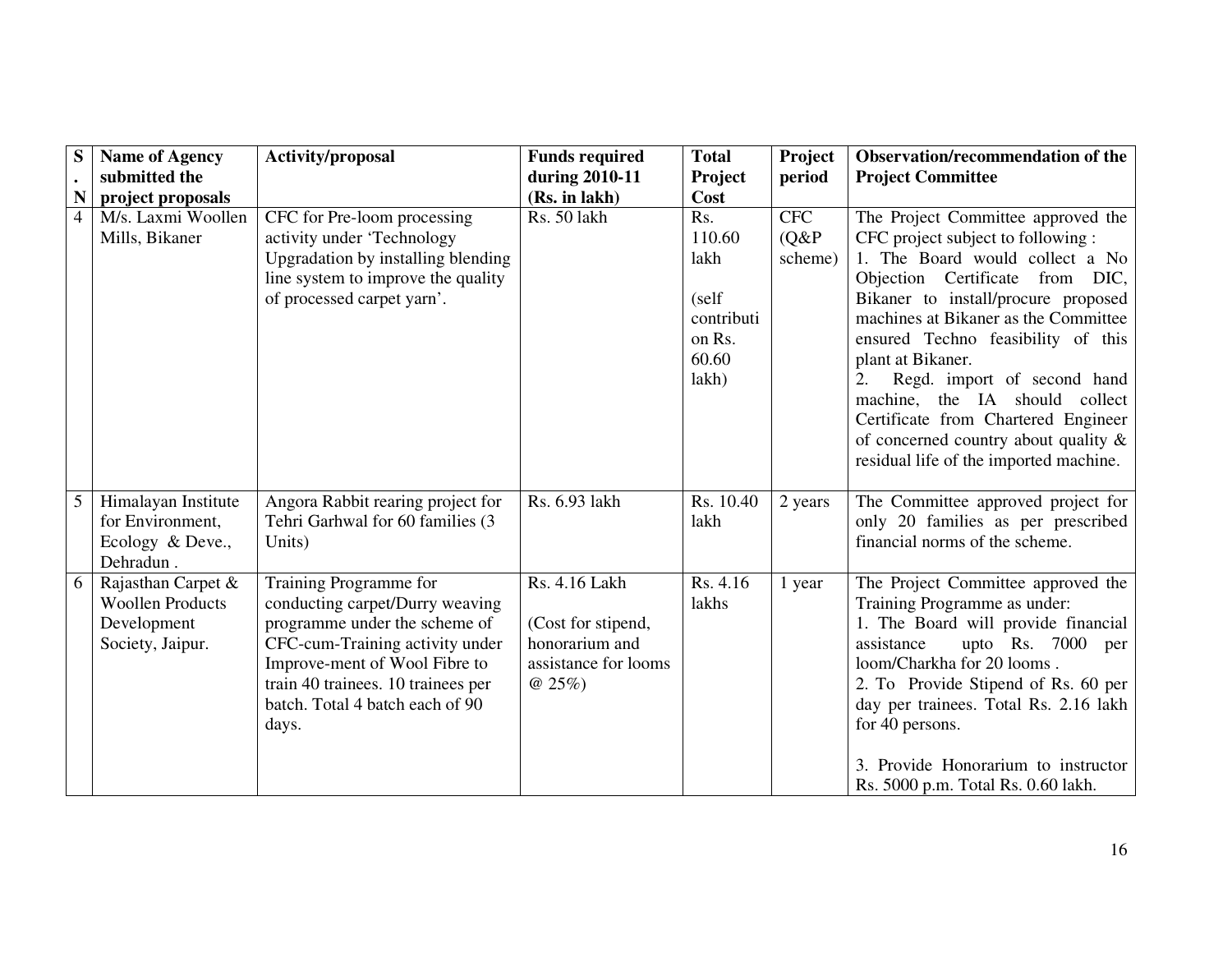| S              | <b>Name of Agency</b>   | <b>Activity/proposal</b>          | <b>Funds required</b> | <b>Total</b>   | Project   | Observation/recommendation of the        |
|----------------|-------------------------|-----------------------------------|-----------------------|----------------|-----------|------------------------------------------|
|                | submitted the           |                                   | during 2010-11        | <b>Project</b> | period    | <b>Project Committee</b>                 |
| N              | project proposals       |                                   | (Rs. in lakh)         | Cost           |           |                                          |
|                | Rajasthan Carpet &      | Training Programme for            | Rs. 5.76 Lakh         | Rs. 5.76       | 1 year    | The Project Committee approved the       |
|                | <b>Woollen Products</b> | "Computer Aided Designing"        |                       | lakh           |           | Training Programme as under:             |
|                | Development             | Programme" under the scheme of    |                       |                |           | 1. The Board will provide assistance     |
|                | Society, Jaipur.        | CFC-cum-Training activity under   |                       | (Total)        |           | of Rs. 3.00 lakh only for purchase of    |
|                |                         | Improvement of Wool Fibre to      |                       | project        |           | computers Hardware/Software<br>for       |
|                |                         | develop skilled manpower for      |                       | cost Rs.       |           | design development.                      |
|                |                         | carpet industry.                  |                       | 12.83          |           | 2. Provide Stipend of Rs. 60 per day     |
|                |                         |                                   |                       | lakh)          |           | per trainees. Total Rs. 2.16 lakh for 40 |
|                |                         |                                   |                       |                |           | persons.                                 |
|                |                         |                                   |                       |                |           | 3. Provide Honorarium to instructor      |
|                |                         |                                   |                       |                |           | Rs. 5000 p.m. Total Rs. 0.60 lakh.       |
| 8              | Woollen Ind. Export     | Tex-Trends-2011 (Woollen Expo)    | Rs. 24.82 lakh        | Rs. 24.82      | $2 - 4$   | The Project Committee granted Post       |
|                | P. Council, Mumbai      | to be organized by Apparel Export | @ about Rs. 50,000    | lakh           | Feb., 11. | factor approval to organize Woollen      |
| A              |                         | Promotion Council. (AEPC)         | per stall.            |                |           | Expo during financial year 2010-11.      |
|                | District Industry       | Woollen Expo at Pali              | Rs. 1.82 lakh         | Rs. 1.82       | Jan., 11  |                                          |
| B              | Centre, Pali            |                                   |                       | lakh           |           |                                          |
|                | Southern Gujarat        | Woollen Expo at Surat with        | Rs. 11.00 lakh        | Rs. 11.00      | $26 - 28$ |                                          |
| $\overline{C}$ | Chamber of              | International Exhibition &        |                       | lakh           | Jan., 11  |                                          |
|                | Commerce &              | Convention Centre (SIECC)         |                       |                |           |                                          |
|                | Industry, Surat.        |                                   |                       |                |           |                                          |
| 9              | Wool Research           | To Organize workshop on           | Rs. 5.0 Lakhs         | Rs. 5.0        | $1-2$ Day | Other Expenditure more than the          |
|                | Association,            | schemes o CWDB and R&D            |                       | Lakhs          |           | sanctioned amount will be borne by       |
|                | Thane                   | Projects by WRA/Thane.            |                       |                |           | WRA.                                     |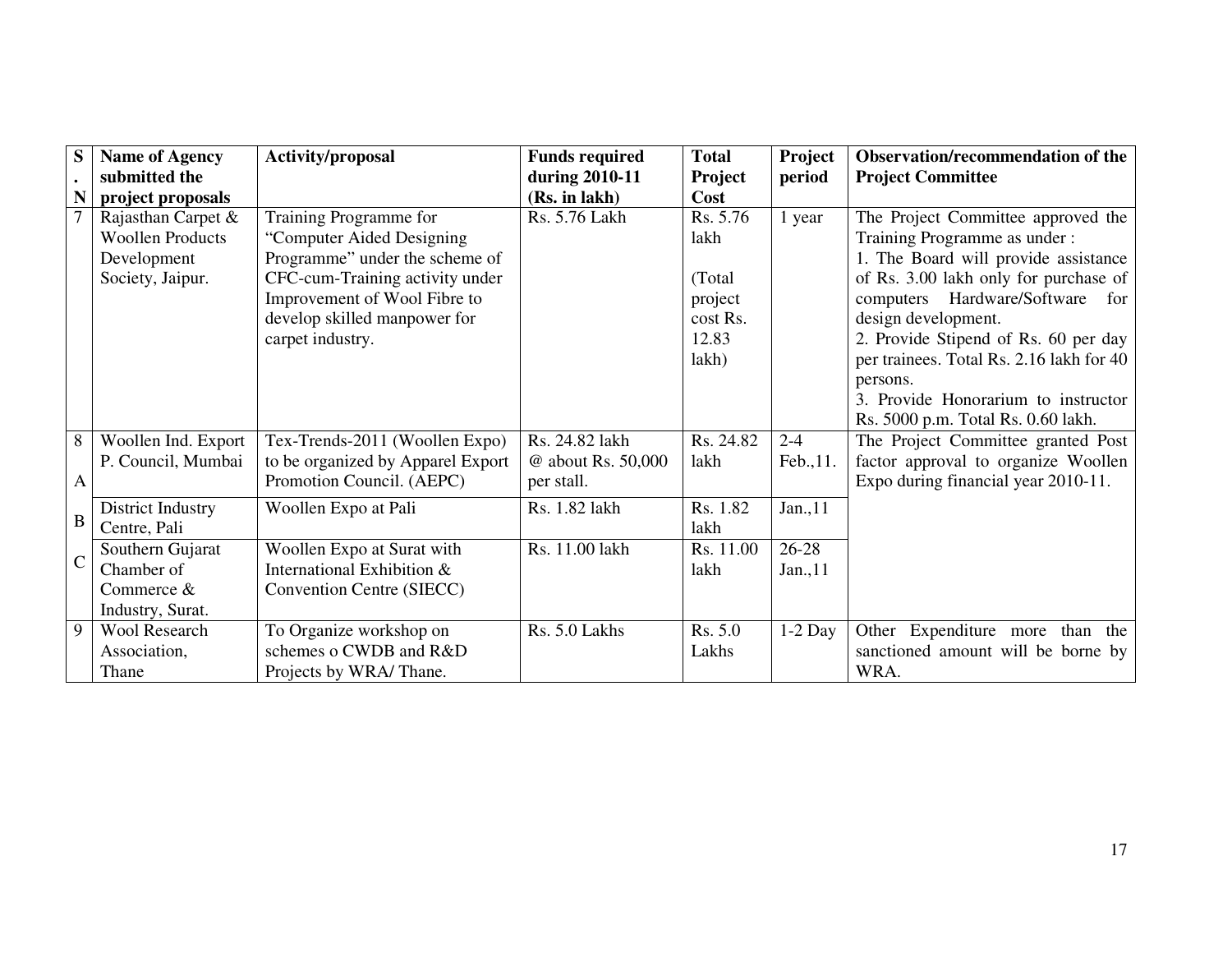## **Annexure – III (B)**

## Proceeding of the 17<sup>th</sup> meeting of the Project Committee held on 1<sup>st</sup> March, 2011 in Board's office, Jodhpur

**I.** The 17<sup>th</sup> Project Committee meeting of the Central Wool Development Board held on 1-03- 2011 at Jodhpur to consider and recommend project proposals to the Executive Committee for necessary approval.

A. The following members of Project Committee participated the meeting:

- i) Shri K.K. Goyal, Executive Director, CWDB Chairman
- ii) Dr. D.B. Shakyawar, Sr. Scientist, Central Sheep & Wool Research Institute Member
- iii) Dr. S.K. Srivastava, Jt. Director, Animal Husbandry Deptt., Govt. of Raj., Jodhpur Member
- iv) Shri Shishir Tyagi, Scientist B, Wool Research Association, Thane
- v) Shri Anurag Purohit, Textile Engineer, CWDB Member Secretary Member Secretary

#### **B. In attendance :**

i) Dr. K. P. Joshi, Consultant (Vet.), CWDB, Jodhpur.

**II.** Agenda Notes along with project proposal supplied to all the members. The Project Committee examined and discussed project proposals received form different agencies under 'Sheep & Wool Improvement Scheme, 'Quality Processing of Wool & Woollen' (CFC) and 'HRD & Promotional Activity' (Seminar) for implementation during current financial year 2010-11.

**III.** After examining each project proposal with regard to their feasibility, project areas, project cost, financial requirement, infrastructure and technical manpower available with the implementing agencies etc. in detail, the observation/recommendation of the Project Committee on each project proposals are as under :.

#### **A: Name of Scheme** : **Feed Supplement component of 'Sheep & Wool Improvement Scheme' (SWIS)**

 The Executive Director, CWDB explained that this component is basically for desert area of Rajasthan and Ran area of Gujarat States to cater the feed demand in the crisis period for the weak and pregnant sheep as per approved Scheme/SFC. He mentioned that Ladakh

Member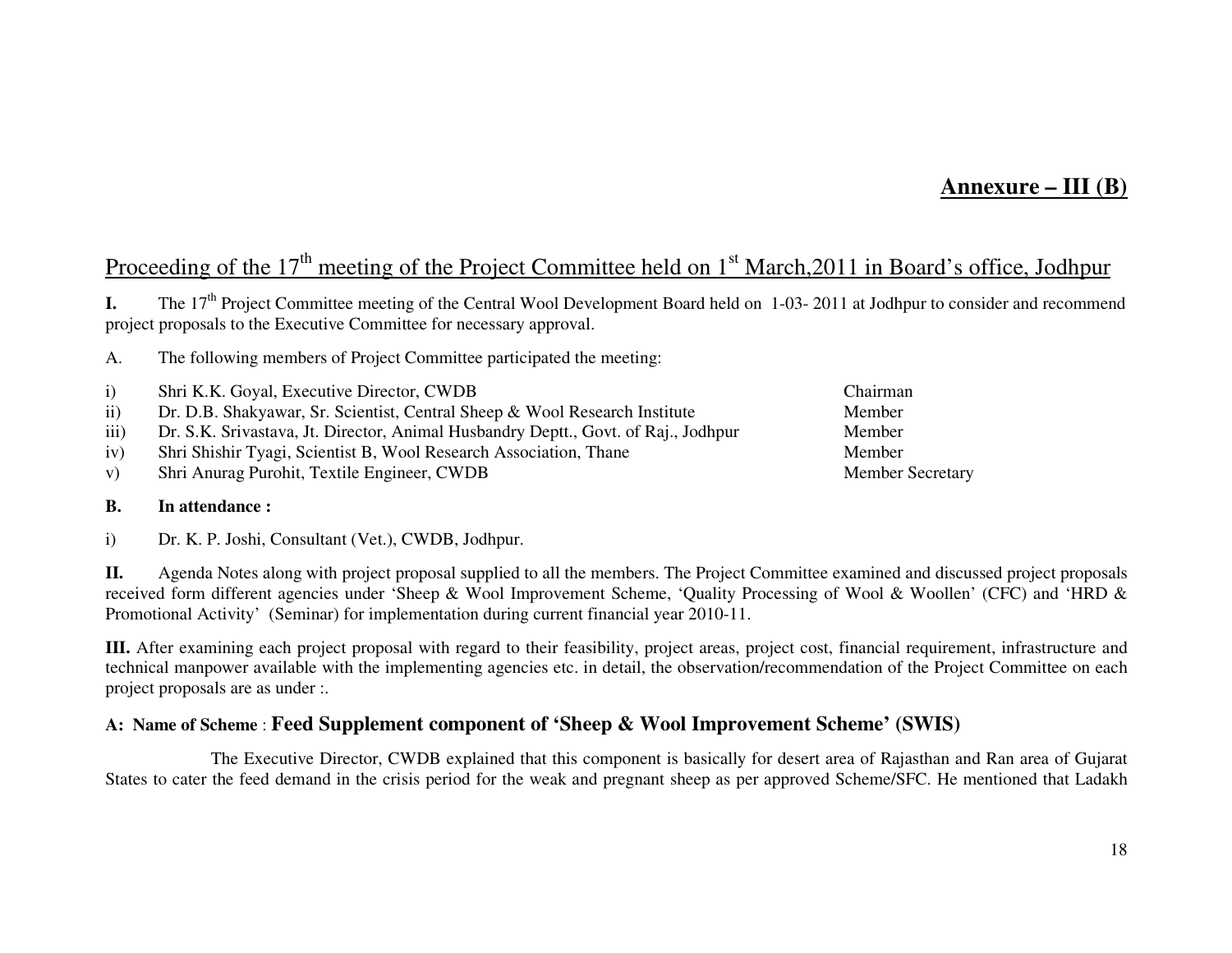region of J. & K. State (Leh & Kargil districts) having same climatic condition and this region may also be included under this component to benefit sheep/Pashmina goat due to requirement of feed during severe winter season and lack of pasture along with difficult climatic and topography condition of this region. He proposed to benefit sheep and Pashmina goat of Ladakh region under this component and will take up the matter in next meeting of the Executive Committee for approval of this region.

 The Project Committee also appraised the proceeding of the meeting (Dtd. 15-10-2010) constituted at Board's level to examine additional project proposals received form Rajasthan State from existing implementing agencies for distribution of feed under SWIS project areas and recommended following project proposals for 1.25 lakh sheep with total cost of Rs. 3.375 Crore for implementation, as under :

| S.             | Name of Agency submitted       | Funds required during 2010-11           | <b>Total</b>        | Project | Observation/recommendati     | <b>Remarks</b> |
|----------------|--------------------------------|-----------------------------------------|---------------------|---------|------------------------------|----------------|
| N              | the project proposals          | (Rs. in lakh)                           | <b>Project Cost</b> | period  | on of the Project Committee  |                |
|                | <b>Ladhak Autonomous Hills</b> | $Rs. 0.675$ Crore                       | Rs. 0.675           | 2010-11 | Feed will be procured by     | By utilizing   |
|                | Development Council, Leh       | 0.25 lakh Sheep & Pashmina @            | Crore               |         | LAHDC by open tendering      | saving<br>of   |
|                | (J&K)                          | Rs 3/- sheep for 90 days                |                     |         |                              | funds from     |
| $\overline{2}$ | Ladhak Autonomous Hills        | Rs. 0.675 Crs. foor                     | Rs. 0.675           | 2010-11 | Feed will be procured by     | previous       |
|                | Development Council Kargil     | 0.25 lakh Sheep & Pashmina @            | Crore               |         | LAHDC by open tendering      | years/other    |
|                | (J&K)                          | Rs 3/- sheep for 90 days                |                     |         |                              | schemes.       |
| $\overline{3}$ | Sakshi Anusandhan Sansthan,    | Rs. 0.54 Crore for                      | Rs. 0.54            | 2010-11 | Feed will be procured from   |                |
|                | Pholodi, Rajasthan. (NGO       | 0.20 lakh Sheep $@$ Rs 3 per sheep      | Crore               |         | Rajasthan Co-operative Dairy |                |
|                | imple-menting Board's SWIS     | for 90 days in a year                   |                     |         | Federation.                  |                |
|                | project)                       |                                         |                     |         |                              |                |
| 4              | Mahila Mandal,                 | Rs. 1.215 Crore                         |                     | 2010-11 | Feed will be procured from   |                |
|                | Barmer (Raj.) (NGO imple-      | 0.45 lakh Sheep $@$ Rs 3 per sheep      | Rs. 1.215           |         | Rajasthan Co-operative Dairy |                |
|                | menting SWIS project)          | for 90 days in a year                   | Crore               |         | Federation                   |                |
| 5              | Sneh Samaj Sansthan,           | <b>Rs. 0.27 Crore</b>                   | Rs. 0.27            | 2010-11 | Feed will be procured from   |                |
|                | Bikaner (NGO implement-        | 0.10 lakh Sheep $\omega$ Rs 3 per sheep | Crore               |         | Rajasthan Co-operative Dairy |                |
|                | ting Board's SWIS project)     | for 90 days in a year                   |                     |         | Federation                   |                |
|                | <b>TOTAL</b>                   | 1.25 lakh sheep                         | Rs. 3.375           |         |                              |                |
|                |                                |                                         | <b>Crore</b>        |         |                              |                |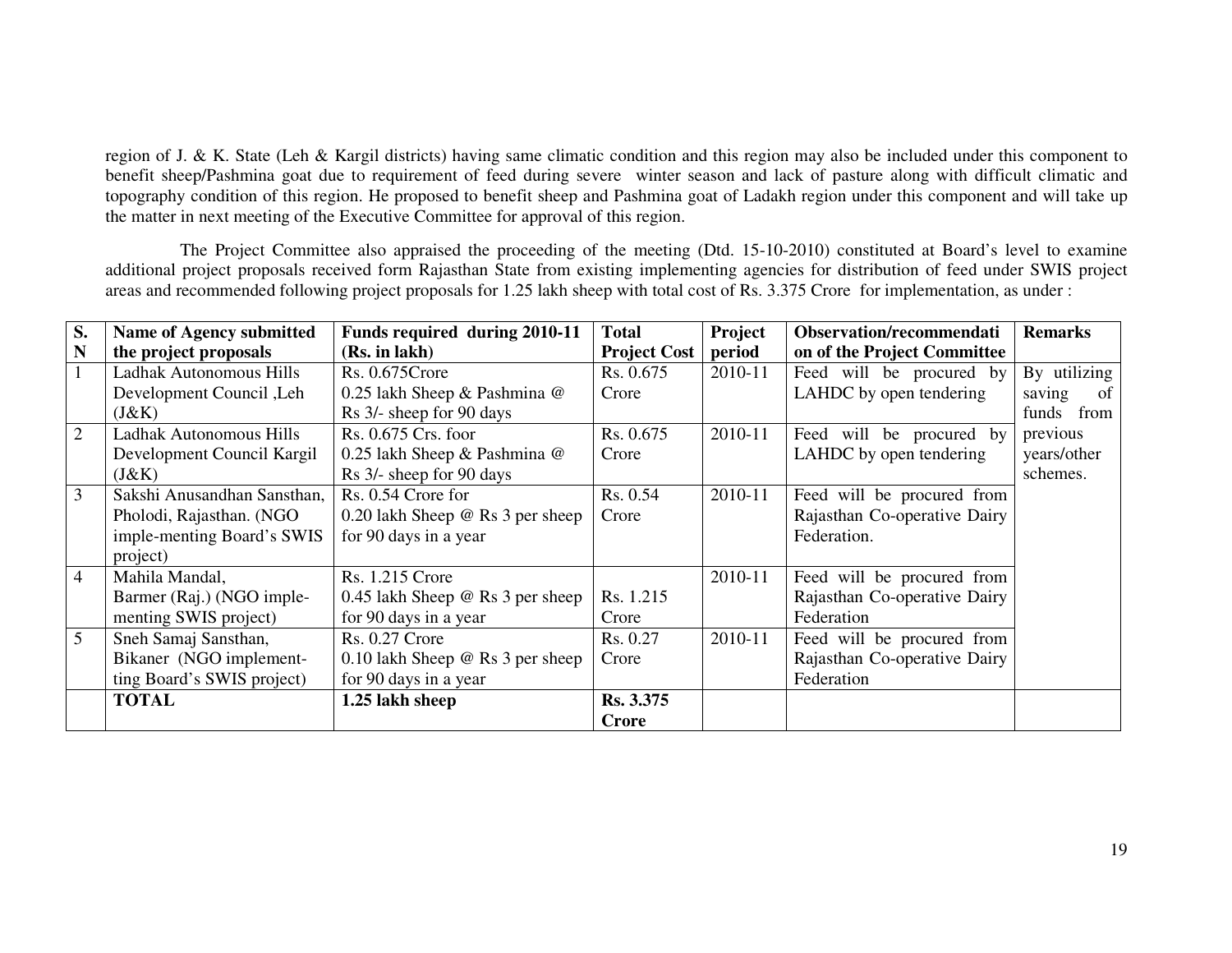### **B: Name of Scheme** : **Sheep Pen component of 'Sheep & Wool Improvement Scheme' (SWIS)**

 The Executive Director, CWDB explained that this component is basically to protect the sheep and goat from the attacks of wild animals in remote area. He stated that although Board has achieved the targets but still some more proposals have been received from various agencies and Board have some saving of funds during current financial year 2010-11. After detail discussion, following units under Sheep Pen component of SWIS have been considered by the Project Committee for implementation and recommended to the Executive Committee, as under :

| S.             | Name of Agency submitted the       | <b>Funds required during</b> | <b>Total Project</b>  | Project | <b>Observation/recommendation of</b> |
|----------------|------------------------------------|------------------------------|-----------------------|---------|--------------------------------------|
| N              | project proposals                  | 2010-11 (Rs. in lakh)        | Cost                  | period  | the Project Committee                |
| $\mathbf{1}$   | Ladhak Autonomous Hills            | <b>Rs. 0.20 Crore</b>        | <b>Rs. 0.20 Crore</b> | 2010-11 | Recommended 740 Sheep Pen            |
|                | Development Council , Leh (J&K)    | 200 Sheep Pen @ Rs 10,000/-  |                       |         | with total cost of Rs. 74 lakh.      |
| 2              | Ladhak Autonomous Hills            | <b>Rs. 0.27 Crore</b>        | <b>Rs. 0.27 Crore</b> | 2010-11 |                                      |
|                | Development Council, Kargil (J&K)  | 270 Sheep Pen @ Rs 10,000/-  |                       |         | As decided in the<br>previous        |
| 3              | Uttarakhand Sheep & Wool           | <b>Rs. 0.01 Crore</b>        | Rs. 0.01 Crore        | 2010-11 | Executive Committee<br>meeting,      |
|                | Development Board, Dehradun        | 10 Sheep Pen @ Rs 10,000/-   |                       |         | financial help will be provided to   |
| $\overline{4}$ | Director, Animal Husbandry Deptt., | <b>Rs. 0.06 Crore</b>        | <b>Rs. 0.06 Crore</b> | 2010-11 | sheep breeders in DD.                |
|                | Govt. of Andhra Pradesh,           | 60 Sheep Pen @ Rs 10,000/-   |                       |         |                                      |
|                | Hyderabad.                         |                              |                       |         | By utilizing saving of funds from    |
| $\overline{5}$ | Mahila Mandal Barmer, Agor,        | <b>Rs. 0.20 Crore</b>        | <b>Rs. 0.20 Crore</b> | 2010-11 | previous years/other schemes.        |
|                | Barmer (Rajasthan)                 | 200 Sheep Pen @ Rs 10,000    |                       |         |                                      |
|                | <b>TOTAL</b>                       | 740 units (Sheep Pen)        | <b>Rs. 0.74Crs</b>    |         |                                      |

### **C: Name of Scheme : Common Facility Centre under Quality Processing of Wool**

 The Project Committee discussed the CFC project submitted by GUSHEEL to establish a CFC for Bale Pressing to reduce the storage capacity, transportation cost and to make the wool procure more cost effective at establish the Centre at Jasdhan District –Rajkot. The Committee considered the comments received from WRA. Accordingly GUSHEEL has to first approach H.P. State Wool Fed., Shimla for model, capacity, cost etc. of Bale Press machine. WRA mentioned that that cost of latest model of Bale Pressing unit with a capacity of around 200 kg. greasy wool with 5 H.P. Motor and 3 PHASE electric connection is available @ Rs. 15.45 Lakh. (Manufactured by LYCO-NEW ZEALAND). The Committee recommended the project to the Executive Committee for approval as under :